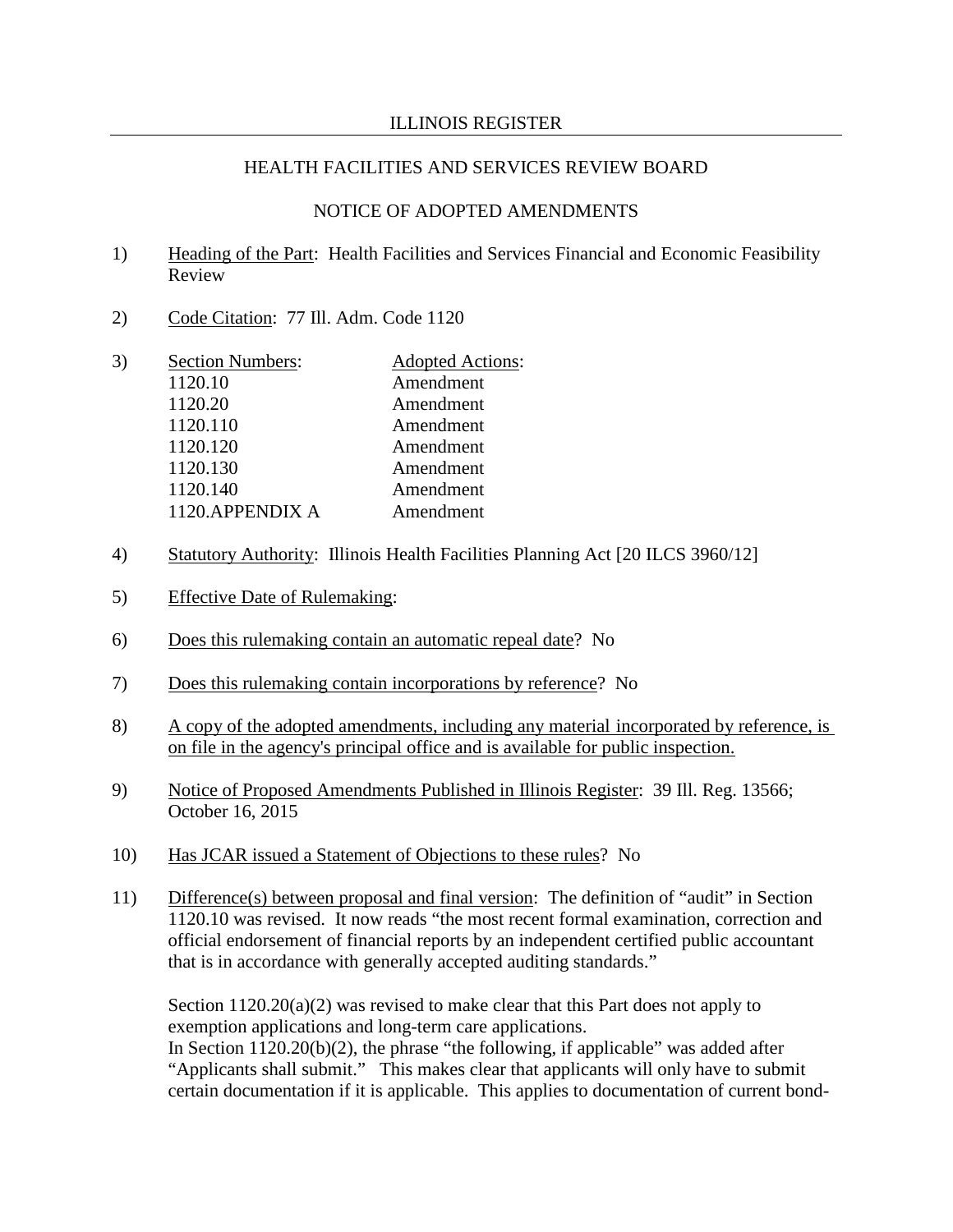## NOTICE OF ADOPTED AMENDMENTS

rating, audited financial statements, escrow account balances, and commitment letters from loan agencies.

In Section  $1120.110(a)(3)$ , the phrase ", but is not limited to" was added after "includes."

In Section 1120.120, "shall be available" was replaced with "will be available."

- 12) Have all the changes agreed upon by the agency and JCAR been made as indicated in the agreements issued by JCAR? Yes
- 13) Will this rulemaking replace an emergency rule currently in effect? No
- 14) Are there any amendments pending on this Part? No
- 15) Summary and Purpose of Rulemaking: Generally, the language in this Part is being revised to update and clarify financial and economic feasibility standards.

Make clear that this Part applies to all applications except the following types of applications: emergency, exemption, long-term care, and those with no estimated project cost.

Provide a definition for "audit" to make clear that audits of financial reports must be completed by a certified public accountant.

Requires applicants to submit current bond-rating information, most recent audited financial statements, evidence of escrow account balances, and a commitment letter from a loan agency verifying a debt agreement, if applicable.

Relocate language that excludes applicants with a sufficiently high bond-rating from having to submit information relating to availability of funds, financial viability and economic feasibility review criteria.

Update Standards in Section 1120.APPENDIX A:

The standard for new construction and modernization costs per gross square foot for end stage renal disease centers and ambulatory surgery treatment centers are updated to reflect 2015 data.

The cost complexity index criteria that was previously applied to hospital projects is removed to be more consisted with industry practice.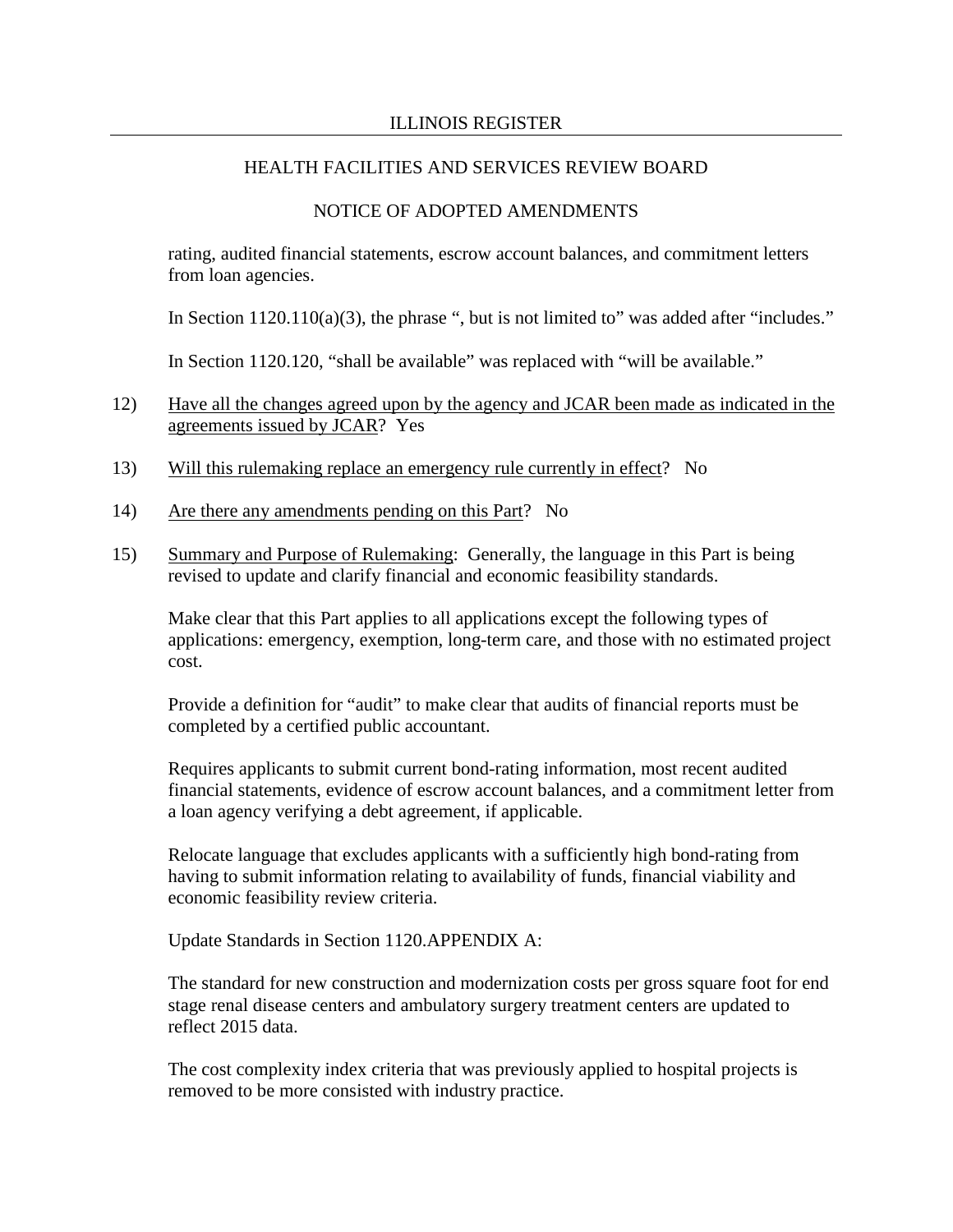## HEALTH FACILITIES AND SERVICES REVIEW BOARD

#### NOTICE OF ADOPTED AMENDMENTS

## 16) Information and questions regarding these adopted amendments shall be directed to:

Jeannie Mitchell Assistant General Counsel Health Facilities and Services Review Board 69 W. Washington Street, Suite 3501 Chicago, IL 60602

(312)814-6226 e-mail: [Jeannie.Mitchell@illinois.gov](mailto:Jeannie.Mitchell@illinois.gov)

The full text of the Adopted Amendments begins on the next page: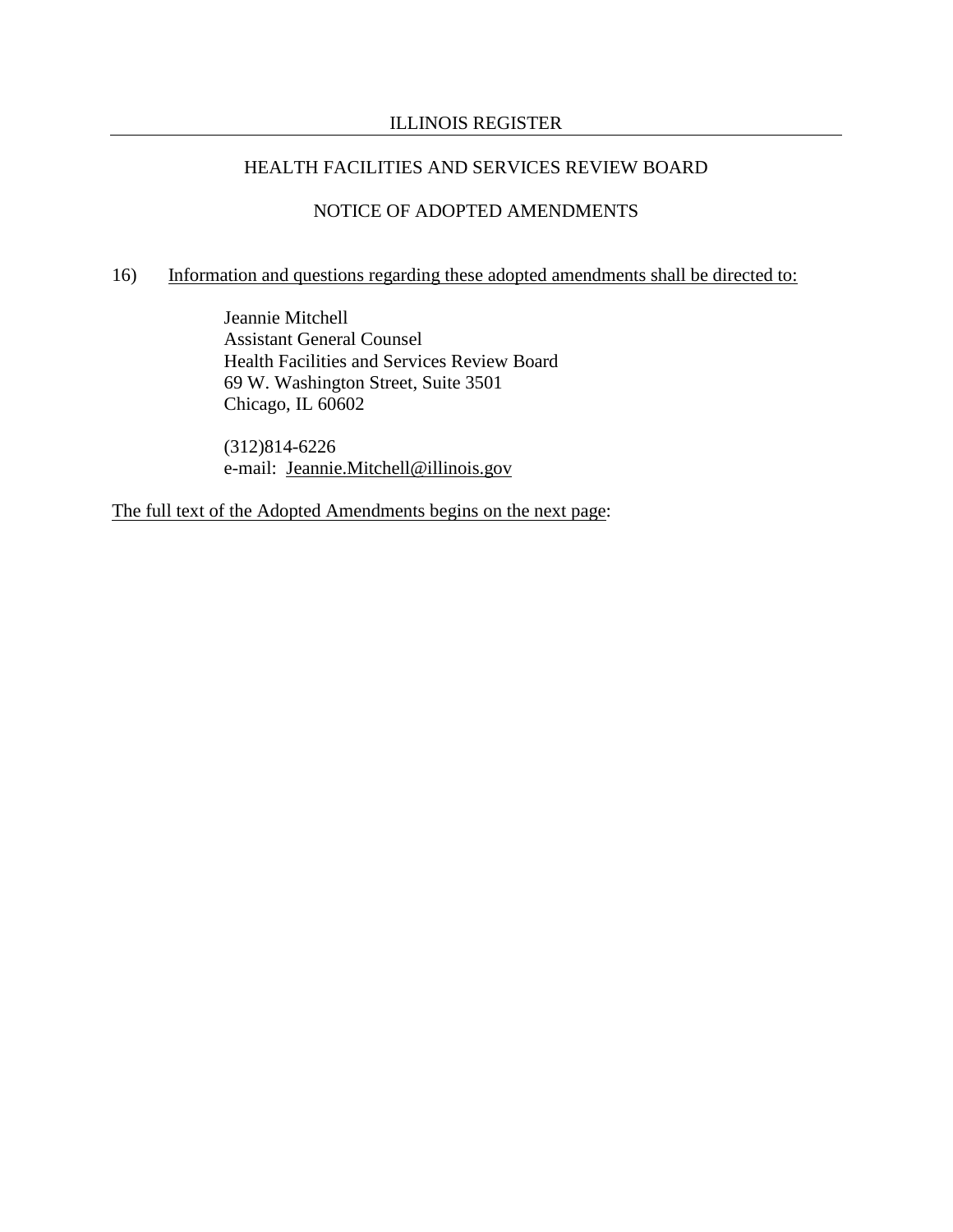#### HEALTH FACILITIES AND SERVICES REVIEW BOARD

#### NOTICE OF ADOPTED AMENDMENTS

## TITLE 77: PUBLIC HEALTH CHAPTER II: HEALTH FACILITIES AND SERVICES REVIEW BOARD SUBCHAPTER b: OTHER BOARD RULES

## PART 1120 HEALTH FACILITIES AND SERVICES FINANCIAL AND ECONOMIC FEASIBILITY REVIEW

#### SUBPART A: STATUTORY AUTHORITY, DEFINITIONS, INTRODUCTION AND APPLICABILITY

Section

- 1120.10 Statutory Authority and Definitions
- 1120.20 Financial and Economic Feasibility Introduction and Applicability

### SUBPART B: INFORMATION REQUIREMENTS AND REVIEW CRITERIA

## Section

- 1120.110 Project and Related Cost Data − Review Criteria
- 1120.120 Availability of Funds Review Criteria
- 1120.130 Financial Viability Review Criteria
- 1120.140 Economic Feasibility − Review Criteria

## SUBPART C: FINANCIAL FEASIBILITY REVIEW CRITERIA

Section

1120.210 Financial Feasibility Review Criteria (Repealed)

## SUBPART D: ECONOMIC FEASIBILITY REVIEW CRITERIA

## Section 1120.310 Economic Feasibility Review Criteria (Renumbered)

1120.APPENDIX A Financial and Economic Review Standards

AUTHORITY: Authorized by Section 12 of and implementing the Illinois Health Facilities Planning Act [20 ILCS 3960].

SOURCE: Emergency amendments at 16 Ill. Reg. 13132, effective August 4, 1992, for a maximum of 150 days; emergency expired on January 1, 1993; adopted at 17 Ill. Reg. 4431,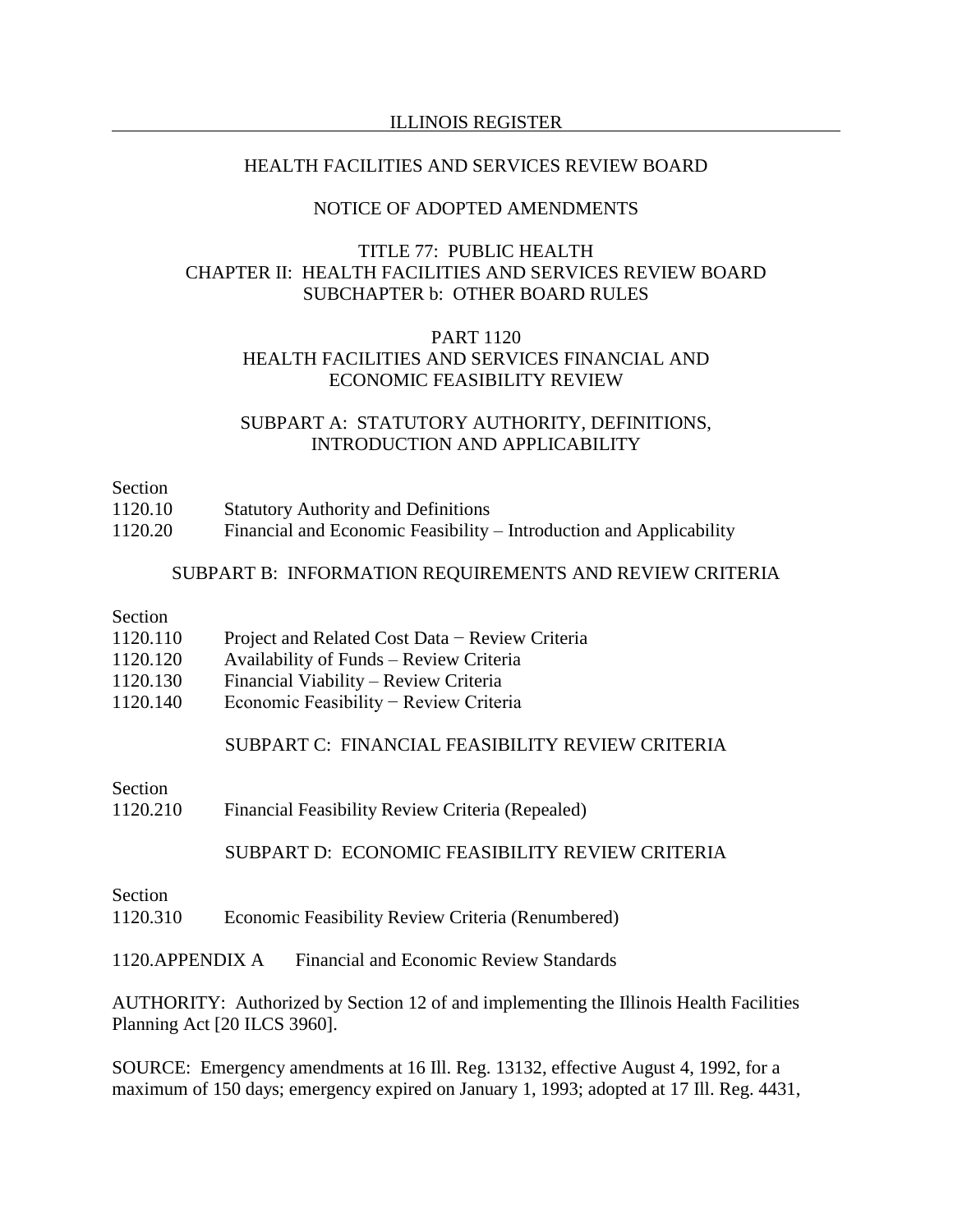## HEALTH FACILITIES AND SERVICES REVIEW BOARD

## NOTICE OF ADOPTED AMENDMENTS

effective March 22, 1993; recodified at 20 Ill. Reg. 2596; amended at 21 Ill. Reg. 15872, effective January 1, 1998; amended at 24 Ill. Reg. 6052, effective April 7, 2000; amended at 27 Ill. Reg. 2960, effective February 21, 2003; amended at 34 Ill. Reg. 6143, effective April 13, 2010; amended at 40 Ill. Reg. \_\_\_\_\_\_, effective \_\_\_\_\_\_\_

## SUBPART A: STATUTORY AUTHORITY, DEFINITIONS, INTRODUCTION AND APPLICABILITY

#### **Section 1120.10 Statutory Authority and Definitions**

a) Statutory Authority

This Part is filed pursuant to Section 12 of the Illinois Health Facilities Planning Act (Act) [20 ILCS 3960/12]. A public hearing on this Part was held in accordance with the provisions of Section 12 of the Act. **AThe Executive** Secretary maintains a record of the public hearing on this Part is. Copies of the public hearing record are available for inspection at the HFSRB offices of the State Board at 525 West Jefferson Street, Springfield, IL. 62761.

- b) Definitions
	- 1) "Agency" means the Illinois Department of Public Health (DPH).
	- 2) "Audit" means the most recent formal examination, correction and official endorsement of financial reports by an independent certified public accountant that is in accordance with generally accepted auditing standards.
	- 32) "Capital Expenditure" means an expenditure as defined in Section 3 of the Act [20 ILCS 3960/3] and includes expenditures made by, through, or on behalf of a health care facility as specified at 77 Ill. Adm. Code 1130.
	- 43) "Debt Financing" means all or any portion of project costs financed through borrowing. Leasing  $\frac{1}{2}$  for purposes of this Part, is considered to be borrowing. Portions of lease payments that which are for service, insurance, or other noncapital costs are not considered borrowing.
	- 54) "Economically Feasible" means the costs of financing, constructing, acquiring, and operating a proposed project are reasonable and the expected impact of the project's operating and capital costs on the overall costs of health care are reasonable.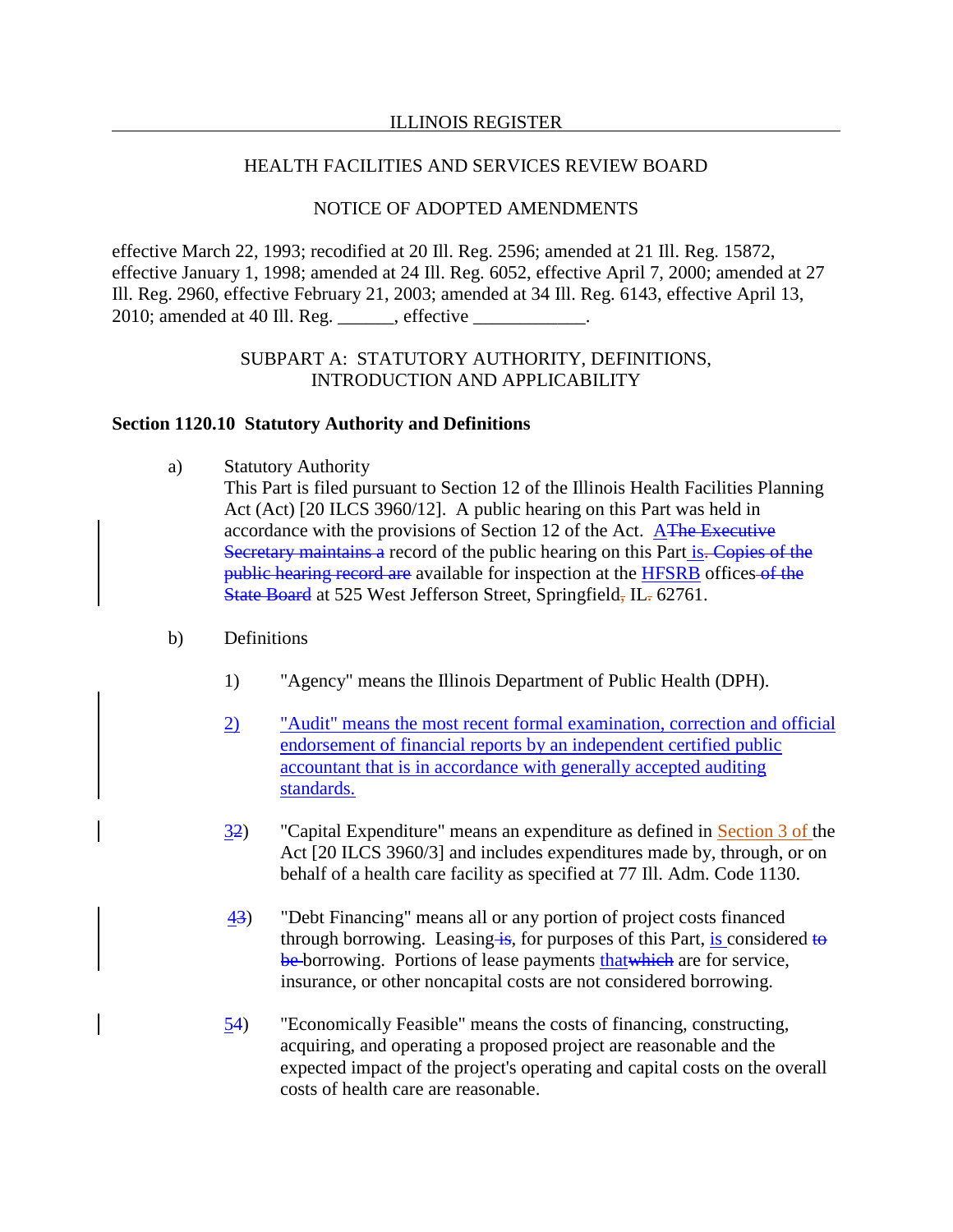## NOTICE OF ADOPTED AMENDMENTS

- 65) "Estimated Total Project Cost" means the dollar amount of all expenditures or other transactions estimated required to complete a project. ThisSuch amount includes all items that are to be capitalized and also includes the fair market value of any items thatwhich may be acquired through lease, donation, gift or other means.
- 76) "Fair Market Value" means the dollar value of a project or any component of a project that is accomplished by lease, donation, gifts or any other means thatwhich would have been required for purchase, construction, or acquisition.
- $87$  "Financially Feasible" means that funds are available or will be obtained, and that are equal to or in excess of the estimated total project and related costs, without jeopardizing the applicant's financial viability.

(Source: Amended at 40 Ill. Reg. \_\_\_\_\_\_, effective \_\_\_\_\_\_\_\_\_\_\_\_)

## **Section 1120.20 Financial and Economic Feasibility – Introduction and Applicability**

- a) Introduction
	- 1) This Section contains the review criteria that pertain to the financial and economic feasibility of a project. HSFRB shall consider a project's conformance with these criteria (as applicable), as well as a project's conformance with all other applicable review criteria.
	- 2) Applications All applications shall be subject to this Part except for those that are classified as emergency, those requesting a certificate of exemption, those for long-term care facilities and categories of service, and those that have no estimated project cost.
- b) Financial Information of Applicants and Co-applicants
	- 1) Applicants All the applicants and co-applicants shall be identified, specifying their roles in the project funding or guaranteeing the funding (sole responsibility or shared) and percentage of participation in that funding.
	- 2) Applicants shall submit the following, if applicable: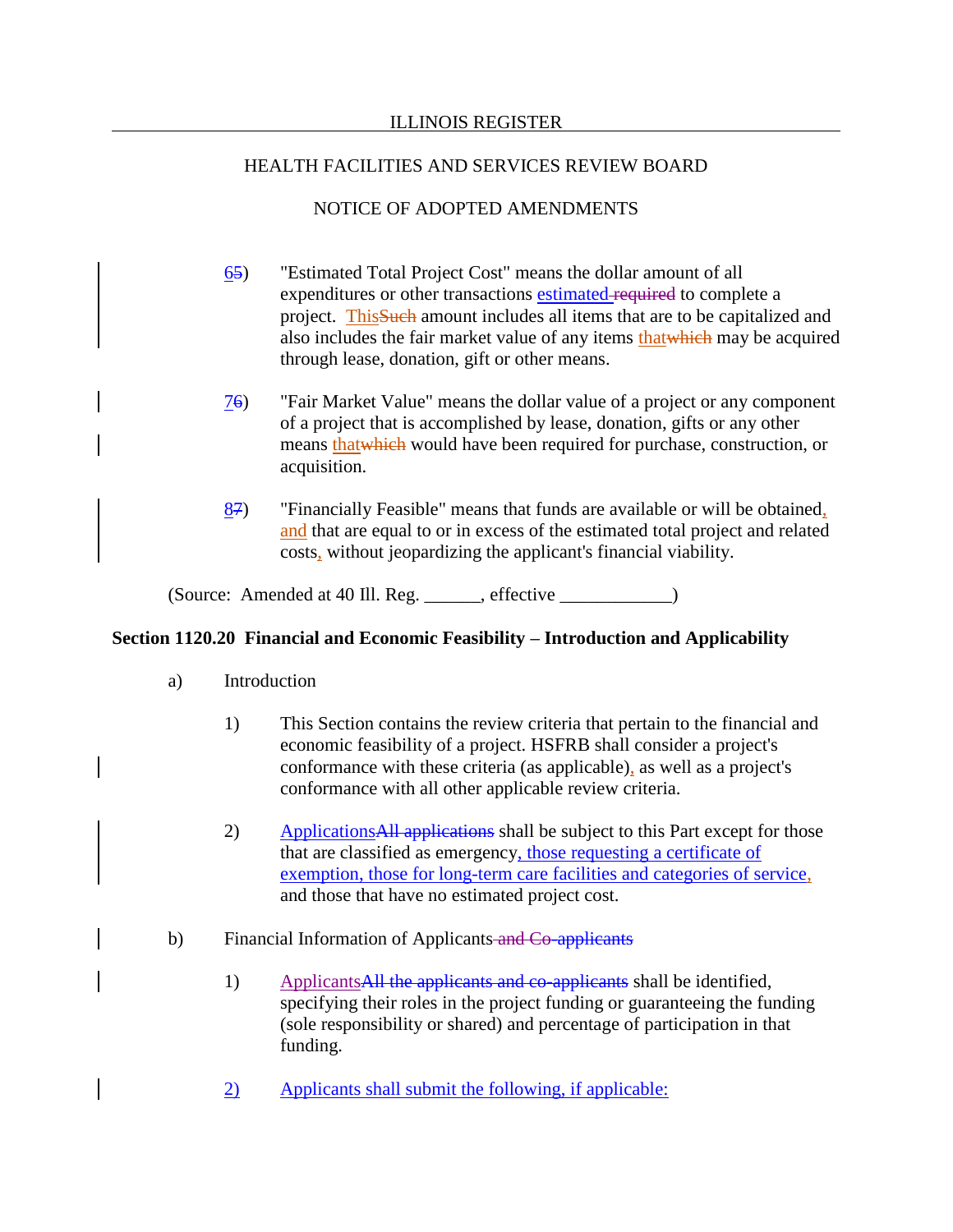### HEALTH FACILITIES AND SERVICES REVIEW BOARD

## NOTICE OF ADOPTED AMENDMENTS

- A) Current bond rating − The rating must have been affirmed within the latest 18-month period prior to the submittal of the application; and
- B) Both:
	- i) Most recent audited financial statement; or evidence of a performance bond; or evidence of an escrow account with the cash that is being used for the subject project; and
	- ii) a commitment letter from a loan agency verifying the debt agreement.
- 3) Sections 1120.120, 1120.130 and 1120.140(a) do not need to be addressed by the applicants responsible for funding or guaranteeing the funding of the project if the applicant has a bond rating of A- or better from Fitch's or Standard and Poor's rating agencies, or A3 or better from Moody's (the rating must have been affirmed within the latest 18-month period prior to the submittal of the application).
- c) Charity Care
	- 1) Applicants All applicants and co-applicants shall indicate the amount of charity care provided during for the latest three audited fiscal years, the cost of charity care and the ratio of that charity care cost to net patient revenue.
	- 2) If the applicant owns or operates one or more facilities, the reporting shall be for each individual facility located in Illinois. If charity care costs are reported on a consolidated basis, the applicant shall provide documentation as to the cost of charity care; the ratio of that charity care to the net patient revenue for the consolidated financial statement; the allocation of charity care costs; and the ratio of charity care cost to net patient revenue for the facility under review.
	- 3) If the applicant is not an existing facility, it shall submit the facility's projected patient mix by payer source, anticipated charity care expense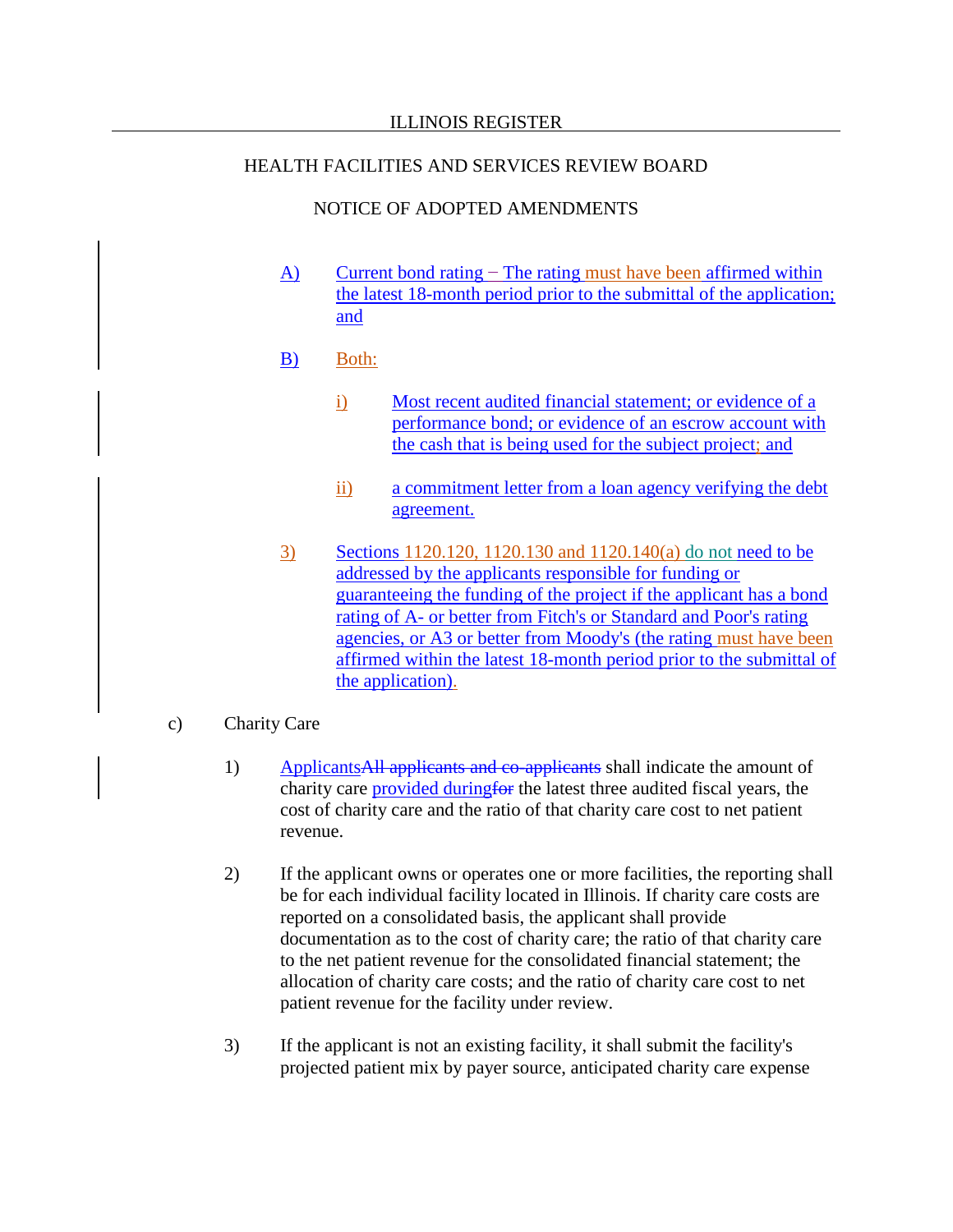### NOTICE OF ADOPTED AMENDMENTS

and projected ratio of charity care to net patient revenue by the end of its second year of operation.

HFSRB NOTE: The following Sections DO NOT need to be addressed by the applicants or co-applicants responsible for funding or guaranteeing the funding of the project if the applicant has a bond rating of A- or better from Fitch's or Standard and Poor's rating agencies, or A3 or better from Moody's (the rating shall be affirmed within the latest 18 month period prior to the submittal of the application):

Section 1120.120 Availability of Funds – Review Criteria Section 1120.130 Financial Viability – Review Criteria Section 1120.140 Economic Feasibility – Review Criteria, subsection (a)

- d) Project Types and Applicable Review Criteria
	- 1) Unless otherwise stated, only the applicants or co-applicants that are responsible for funding or guaranteeing funding of the project shall provide the documentation required by the applicable review criteria.
	- 2) For projects owned/operated by the State of Illinois, exclusive of the University of Illinois hospital, the following review criteria apply:
		- A) Section 1120.110 Project and Related Cost Data Review Criteria;
		- B) Section 1120.120 Availability of Funds Review Criteria;
		- C) Section 1120.130 Financial Viability − Review Criteria; and
		- D) Section 1120.140 Economic Feasibility Review Criteria:
			- i) Subsection (c) Reasonableness of Project and Related Cost – Review Criteria;
			- ii) Subsection (d) Projected Operating Cost.
	- 3) For all projects except those owned/operated by the State of Illinois, exclusive of the University of Illinois hospital, all Sections in this Part apply.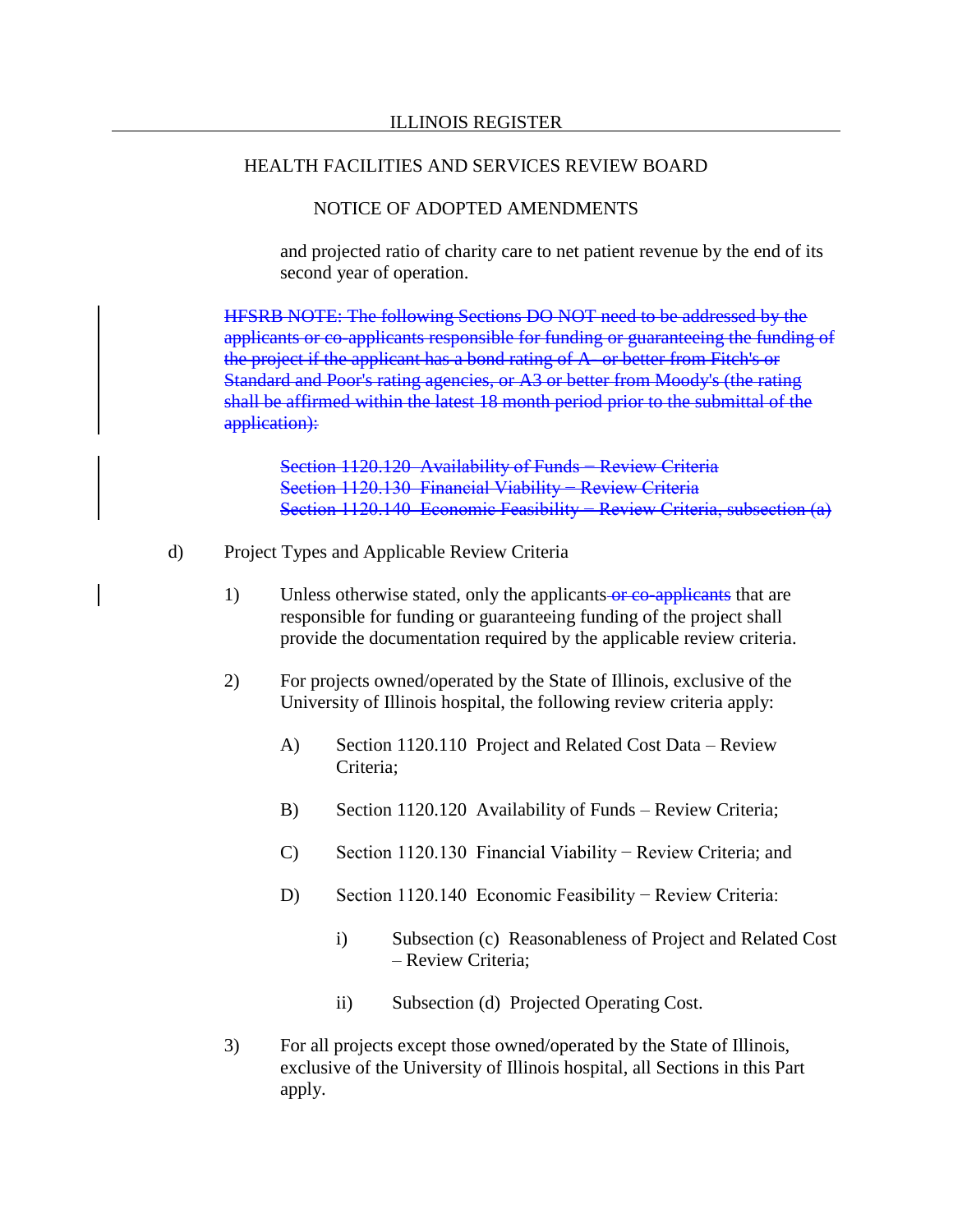## HEALTH FACILITIES AND SERVICES REVIEW BOARD

## NOTICE OF ADOPTED AMENDMENTS

(Source: Amended at 40 Ill. Reg. \_\_\_\_\_\_, effective \_\_\_\_\_\_\_\_\_\_\_\_)

## SUBPART B: INFORMATION REQUIREMENTS AND REVIEW CRITERIA

## **Section 1120.110 Project and Related Cost Data – Review Criteria**

a) Estimated Total Project Cost

The applicant shall provide the estimated total project cost, including the amounts for each cost component (line item) applicable to the project. When a project or any component of a project is to be accomplished by lease, donation, gift or any similar means, the fair market value or dollar value that would have been required for purchase, construction or acquisition shall be included in the estimated total project cost. The applicant shall submit documentation as to the fair market or dollar value as defined in 77 Ill. Adm. Code 1130.140. Costs shall be provided for the following components (line items), as applicable:

- 1) Preplanning Costs − those costs incurred prior to the submission of an application, such as development and feasibility studies, market studies, legal fees, bid solicitation, etc.;
- 2) Site Survey and Soil Investigation Fees − the costs for surveying of a proposed project site and related soil investigation fees;
- 3) Site Preparation Costs includes, but is not limited to, costs for such as rental of equipment rental for earthwork, concrete, lifting and hoisting, site drainage, utilities, demolition of existing buildings or structures on site, clearing, grading and related earthwork;
- 4) Off-site Work Costs all costs related to off-site activities, such as drainage, pipes, utilities, sewage, traffic signals, roads and walks;
- 5) Construction and Modernization Contracts all costs and expenses covered under the construction contract, including major medical and other fixed equipment, contractor's overhead and profit;
- 6) Contingencies − a cost allowance to be used solely for unforeseeable events relating to construction or modernization costs;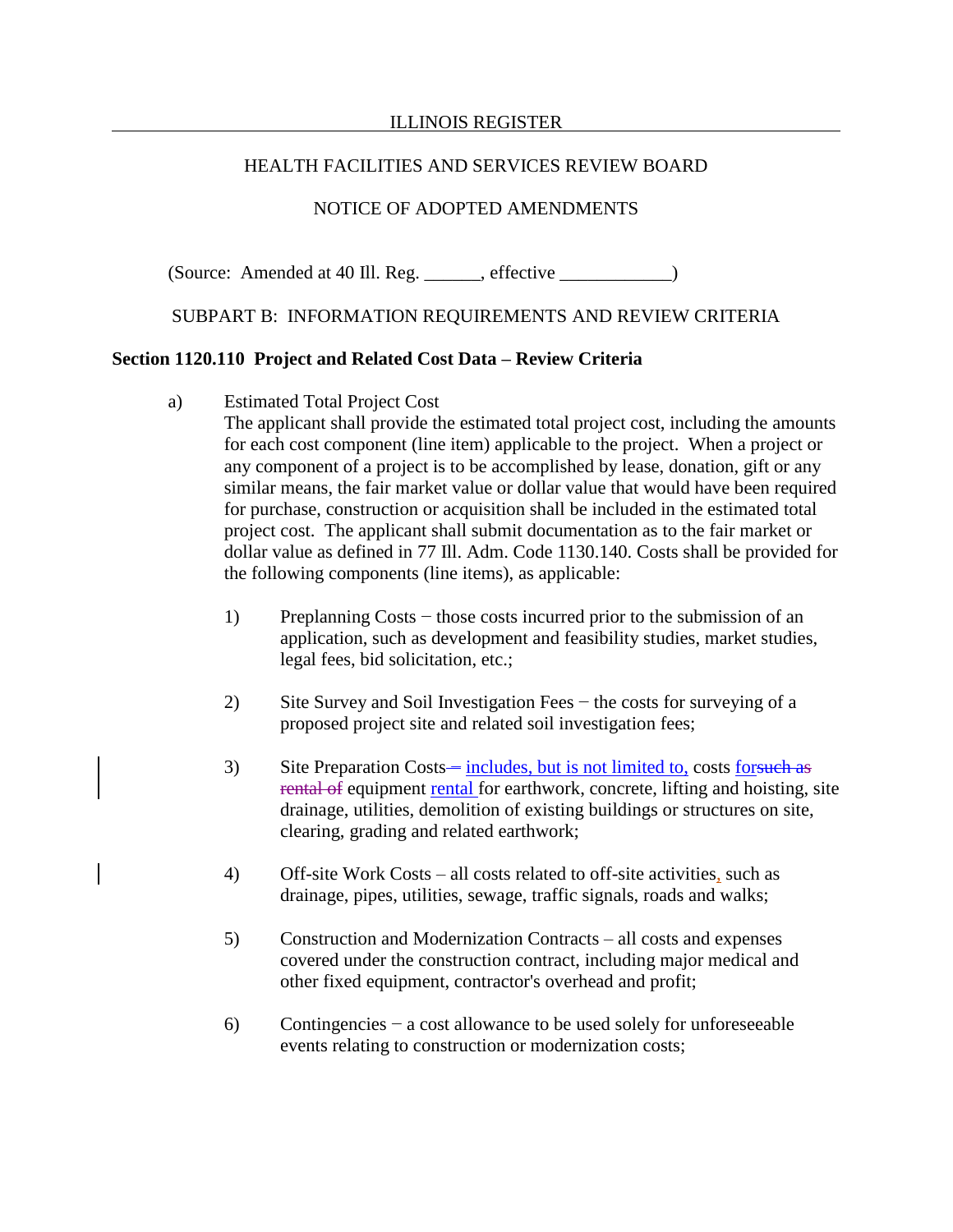## NOTICE OF ADOPTED AMENDMENTS

- 7) Architectural and Engineering Fees the costs associated with the design, development of contract documents, and construction administration related to the proposed project, including only those fees defined as "basic services" in Document B101-2007, Standard Form of Agreement Between Owner and Architect (www.aia.org), (American Institute of Architects, 1735 New York Ave., NW, Washington DC 20006-5292, 800/242-3837; 2007, no later editions or amendments included);
- 8) Consulting and Other Fees the costs and charges for the services of various types of consulting and professional expertise, including environmental impact, computer software fees, certificate of need fees, etc. (the applicant shall provide a detailed listing of types and amounts of such fees);
- 9) Capital Equipment Not Included in Construction Contracts − the cost of all fixed and movable capital equipment, including any movable major medical equipment and the cost of installation of the equipment, excluding any trade-in allowances on existing equipment, that are not included in construction contracts;
- 10) Bond Issuance Expense − all costs associated with the issuance of bonds to finance a project, including issuer's fees, bond counsel's fees, official statements (feasibility study), official statement printing, printing of bonds, survey of the collateral site, title insurance to property, auditor's fees, trustee fees, underwriters' discount, and government fees (if applicable);
- 11) Net Interest Expense During Construction the cost representing the difference between interest earned on funds for construction and interest expense on the amount of borrowed funds;
- 12) Other Costs that Are To Be Capitalized − miscellaneous fees, expenses (e.g., asbestos removal, mold treatment, temporary insurance, workers' compensation, surface parking lots, temporary roads or paving, lighting, fencing, security, etc., that are not included in construction contracts) and working capital expenses related to the project (the applicant shall provide a detailed listing of all other fees and expenses and the amount of each);
- 13) Acquisition of Buildings or Other Property (excluding land) − the cost incurred (or the fair market value) for the acquisition of buildings or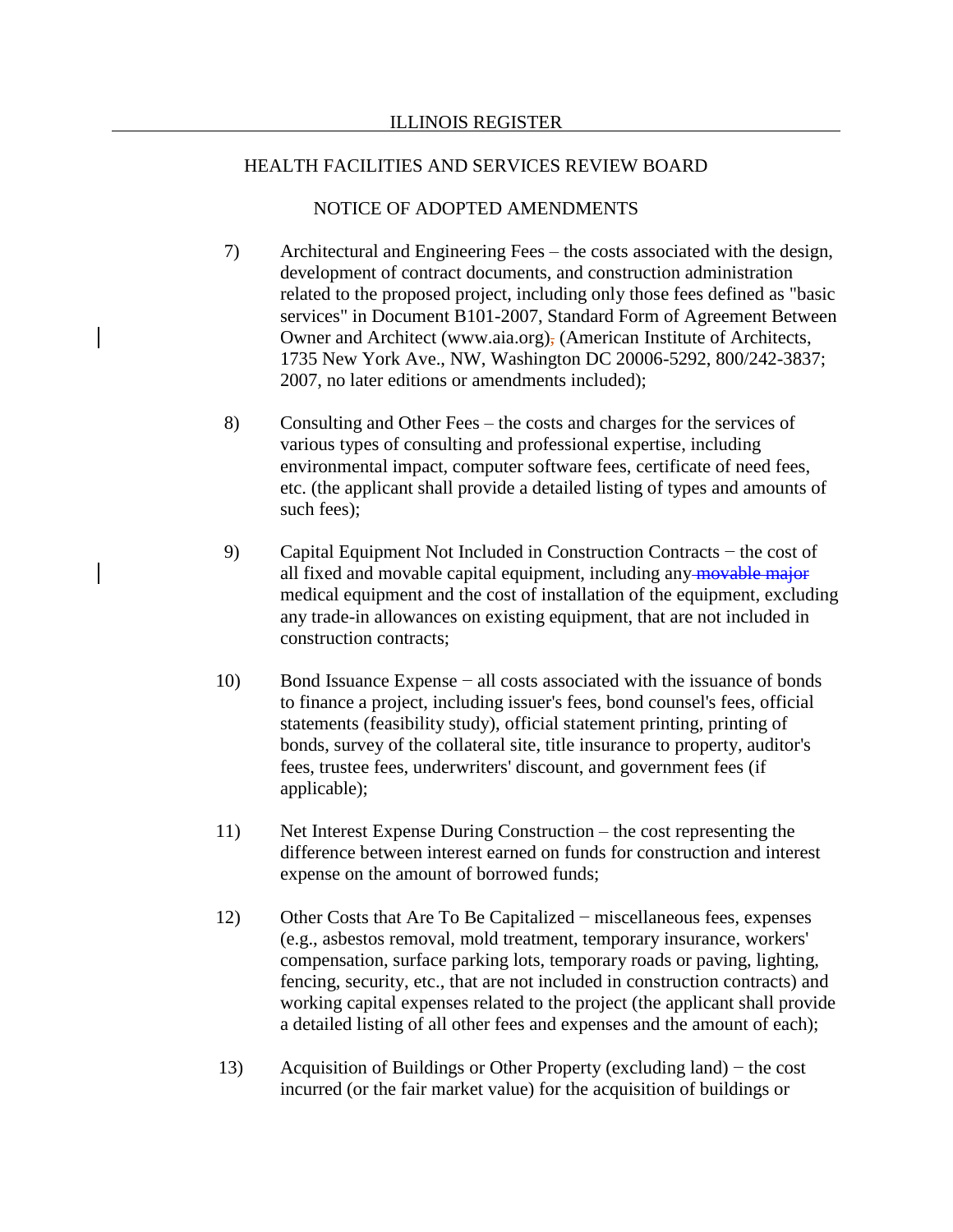### NOTICE OF ADOPTED AMENDMENTS

property for the project. Any acquisition that has occurred within two years prior to the date of application for permit submission must be included as part of project costs.

HFSRB NOTE: If the acquisition is by a lease, and the terms of the lease include capital improvements to the property, then those capital improvements are to be listed separately.

- b) Related Project Cost Data and Information Requirements The applicant shall provide the following information related to the project, as applicable.
	- 1) Land Acquisition Cost − the purchase price or fair market value, whichever is applicable, for the acquisition of land that has been acquired within two years prior to the date of application for permit submission or that will be required in order to undertake the project. Acquisition of land is not included as part of total estimated project costs.
	- 2) Operating Start-up Costs − the estimated non-capitalized operating startup costs, including any estimated initial operating deficit, and any other necessary amounts to make the project operational (AMPO). Any capitalized costs that are related to the start-up costs of a facility must be included in the total estimated project cost.
	- 3) Project Development Schedule − a project completion schedule that provides the project start date, the estimated date when one third of the total estimated project cost will be expended, and the anticipated date for completion of the project.

HFSRB NOTE: Project completion includes all post-construction activities, including installation of furnishings and equipment, inspections and training of staff. (Applicant should refer to definition of "Project Completion" in 77 Ill. Adm. Code 1130.140.)

- 4) Construction Schedule − a construction schedule that provides the dates for construction start and midpoint of construction and anticipated date for construction completion.
- 5) Debt Service Reserve Fund − the amount that will be placed in a debt service reserve fund and the terms of and conditions on uses of the fund.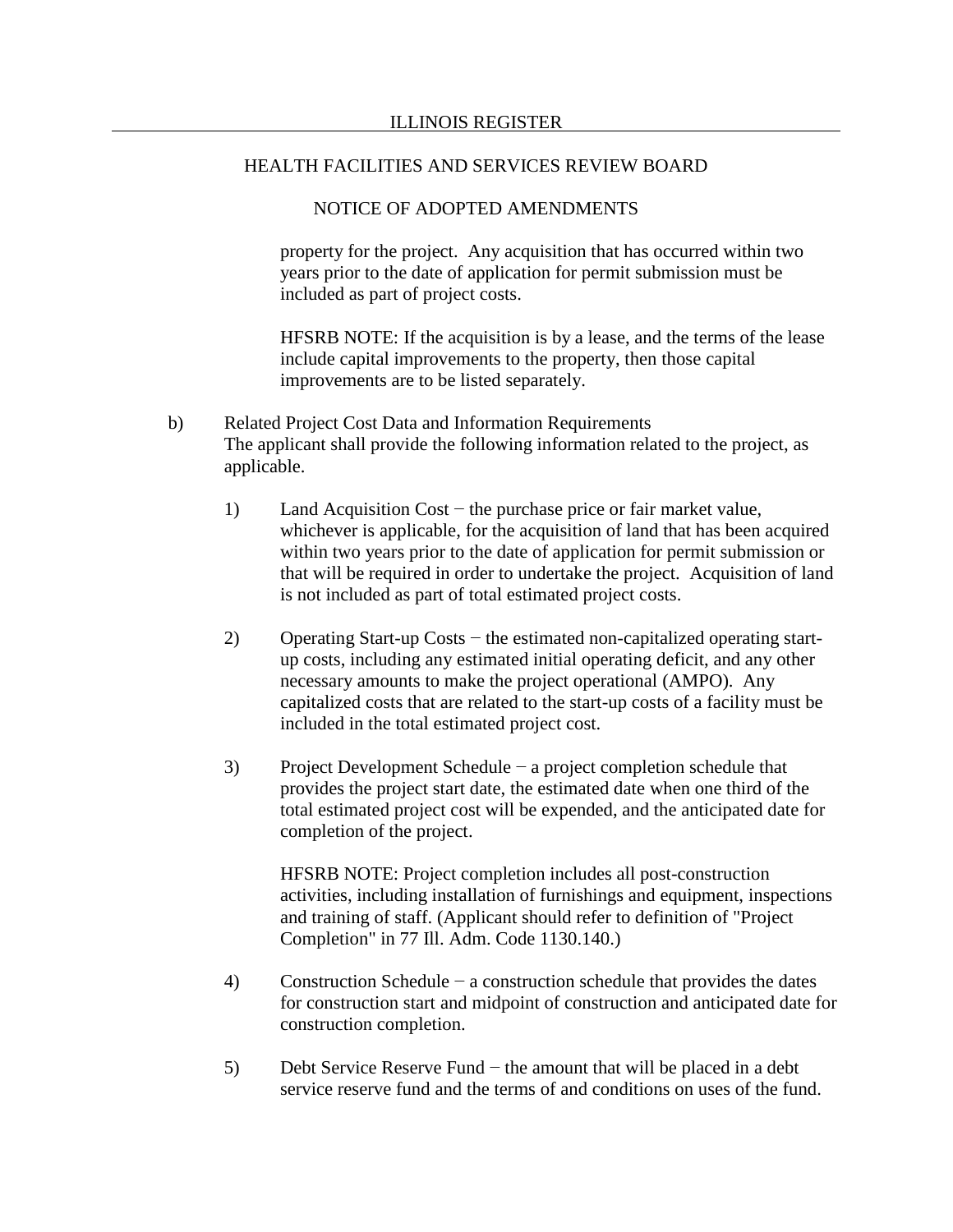## HEALTH FACILITIES AND SERVICES REVIEW BOARD

## NOTICE OF ADOPTED AMENDMENTS

(Source: Amended at 40 Ill. Reg. \_\_\_\_\_\_, effective \_\_\_\_\_\_\_\_\_\_\_\_)

## **Section 1120.120 Availability of Funds − Review Criteria**

ApplicantsThe applicant shall document that financial resources willshall be available and be equal to or exceed the estimated total project cost plus any related project costs by providing evidence of sufficient financial resources from the following applicable sources, as applicable:

- a) Cash and Securities − statements (e.g., audited financial statements, letters from financial institutions, board resolutions) as to:
	- 1) the amount of cash and securities available for the project, including the identification of any security, its value and availability of thosesuch funds; and
	- 2) interest to be earned on depreciation account funds or to be earned on any asset from the date of applicant's submission through project completion;
- b) Pledges − for anticipated pledges, a summary of the anticipated pledges showing anticipated receipts and discounted value, estimated time table of gross receipts and related fundraising expenses, and a discussion of past fundraising experience. Provide a list of confirmed pledges from major donors (over \$100,000);
- c) Gifts and Bequests − verification of the dollar amount, identification of any conditions of use, and the estimated time table of receipts;
- d) Debt for applicants with projects involving debt financing, a statement of the estimated terms and conditions (including the debt time period, variable or permanent interest rates over the debt time period, and the anticipated repayment schedule) for any interim and for the permanent financing proposed to fund the project, including:
	- 1) For general obligation bonds, proof of passage of the required referendum or evidence that the governmental unit has the authority to issue the bonds and evidence of the dollar amount of the issue, including any discounting anticipated;
	- 2) For revenue bonds, proof of the feasibility of securing the specified amount and interest rate;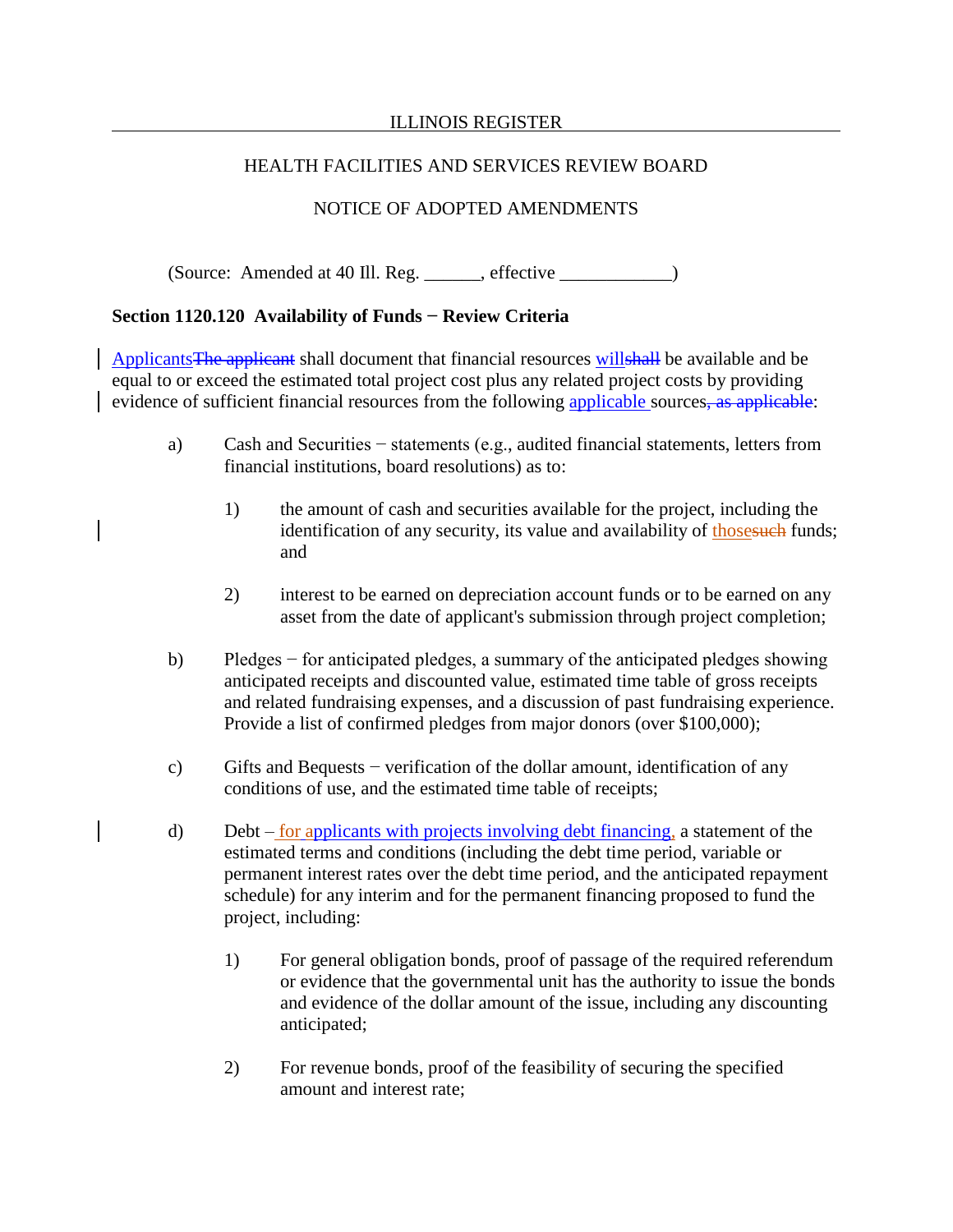## NOTICE OF ADOPTED AMENDMENTS

- 3) For mortgages, a letter from the prospective lender attesting to the expectation of making the loan in the amount and time indicated, including the anticipated interest rate and any conditions associated with the mortgage, such as, but not limited to, adjustable interest rates, balloon payments, etc.;
- 4) For any lease, a copy of the lease, including all the terms and conditions, including any purchase options, any capital improvements to the property and provision of capital equipment;
- e) Governmental Appropriations − a copy of the appropriation Act or ordinance accompanied by a statement of funding availability from an official of the governmental unit. If funds are to be made available from subsequent fiscal years, a copy of a resolution or other action of the governmental unit attesting to this intent;
- f) Grants − a letter from the granting agency as to the availability of funds in terms of the amount and time of receipt;
- g) All Other Funds and Sources − verification of the amount and type of any other funds that will be used for the project.

(Source: Amended at 40 Ill. Reg. effective )

## **Section 1120.130 Financial Viability − Review Criteria**

- a) Financial Viability Waiver The applicant is NOT required to submit financial viability ratios if:
	- 1) all project capital expenditures, including capital expended through a lease, are completely funded through internal resources (cash, securities or received pledges); or

HFSRB NOTE: Documentation of internal resources availability shall be available as of the date the application is deemed complete.

2) the applicant's current debt financing or projected debt financing is insured or anticipated to be insured by Municipal Bond Insurance Association Inc.  $(MBIA)$ , or its equivalent; or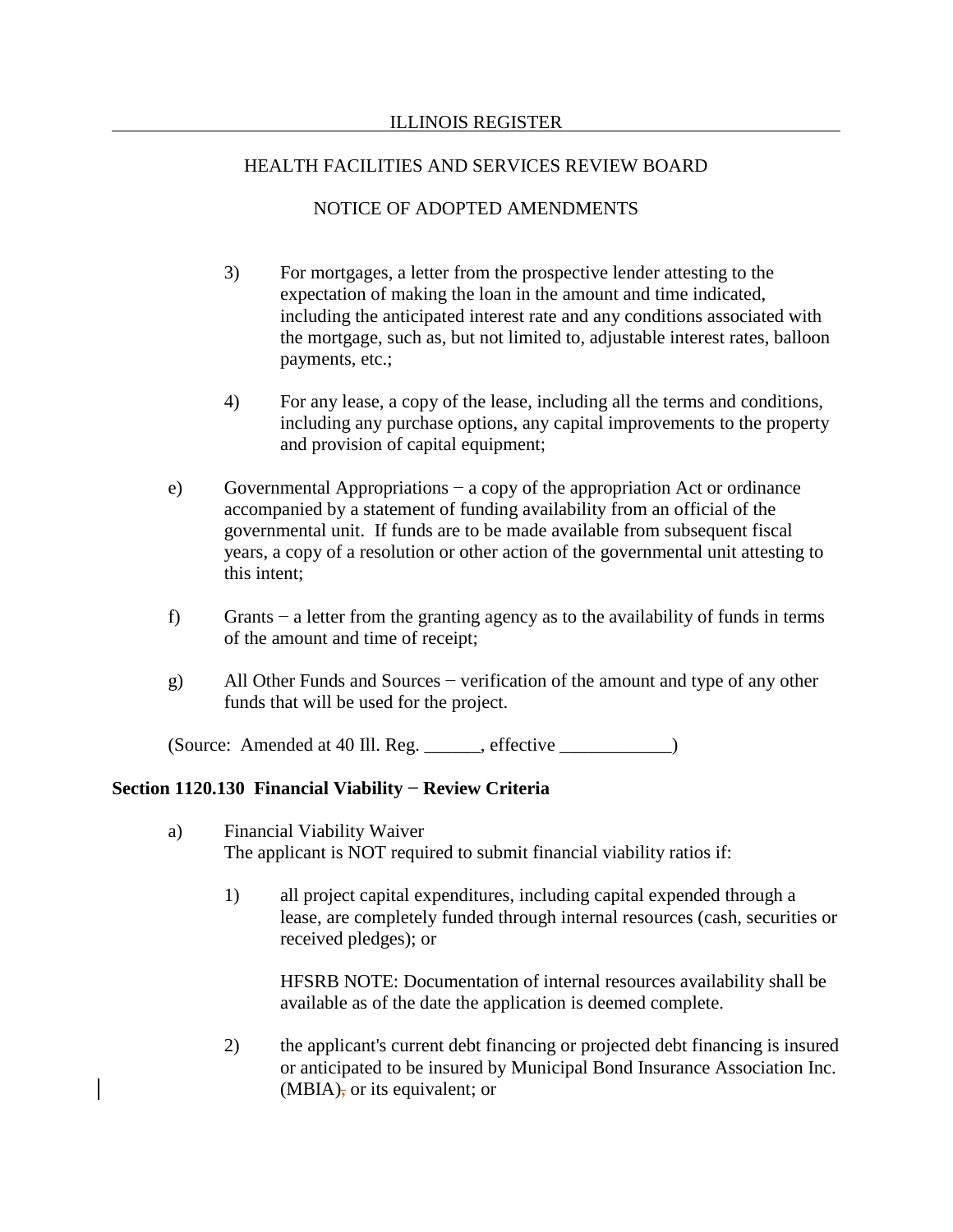## NOTICE OF ADOPTED AMENDMENTS

HFSRB NOTE: MBIA Inc is a holding company whose subsidiaries provide financial guarantee insurance for municipal bonds and structured financial projects. MBIA coverage is used to promote credit enhancement as MBIA would pay the debt (both principal and interest) in case of the bond issuer's default.

3) the applicant provides a third-party surety bond or performance bond letter of credit from an A rated guarantor (insurance company, bank or investing firm) guaranteeing project completion within the approved financial and project criteria.

## b) Viability Ratios

Applicants The applicant or co-applicant that are is responsible for funding or guaranteeing funding of the project shall provide viability ratios for the latest three years for which audited financial statements are available and for the first full fiscal year at target utilization, but no more than two years following project completion. When the applicant's facility does not have facility specific financial statements and the facility is a member of a health care system that has combined or consolidated financial statements, the system's viability ratios shall be provided. If the health care system includes one or more hospitals, the system's viability ratios shall be evaluated for conformance with the applicable hospital standards. The latest three years' audited financial statements shall consist of:

- 1) Balance sheet;
- 2) Revenues and expenses statement;
- 3) Changes in fund balance; and
- 4) Changes in financial position.

HFSRB NOTE: To develop the above ratios, facilities shall use and submit audited financial statements. If audited financial statements are not available, the applicant shall use and submit Federal Internal Revenue Service tax returns or the Federal Internal Revenue Service 990 report with accompanying schedules. If the project involves the establishment of a new facility and/or the applicant is a new entity, supporting schedules to support the numbers shall be provided documenting how the numbers have been compiled or projected.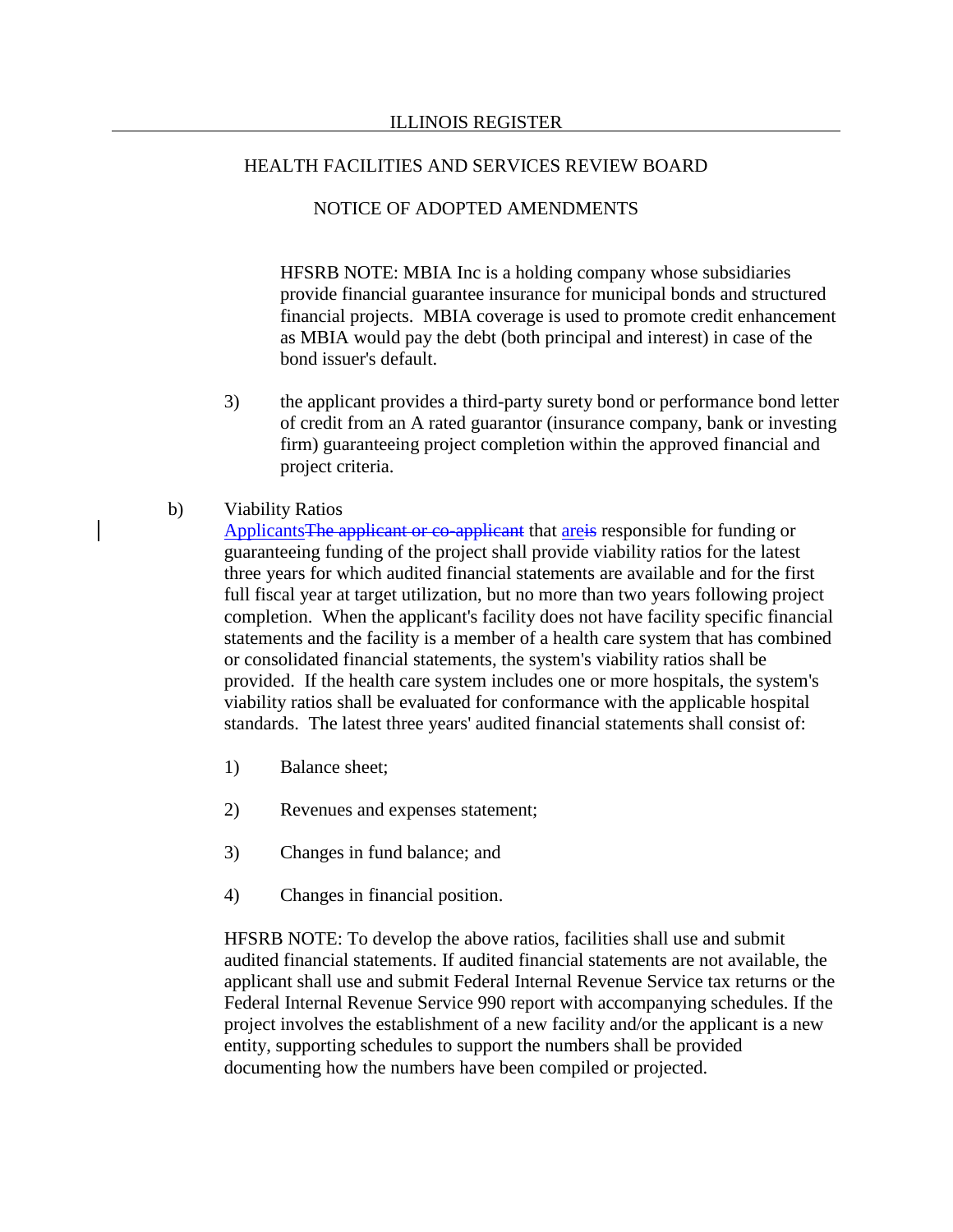## NOTICE OF ADOPTED AMENDMENTS

c) Variance Applicants not in compliance with any of the viability ratios shall document that another organization, public or private, shall assume the legal responsibility to meet the debt obligations should the applicant default.

(Source: Amended at 40 Ill. Reg. \_\_\_\_\_\_, effective \_\_\_\_\_\_\_\_\_\_\_\_)

## **Section 1120.140 Economic Feasibility − Review Criteria**

- a) The applicant shall document the reasonableness of financing arrangements by submitting a notarized statement signed by an authorized representative that attests to one of the following:
	- 1) That the total estimated project costs and related costs will be funded in total with cash and equivalents, including investment securities, unrestricted funds, received pledge receipts and funded depreciation; or
	- 2) That the total estimated project costs and related costs will be funded in total or in part by borrowing because:
		- A) A portion or all of the cash and equivalents must be retained in the balance sheet asset accounts in order to maintain a current ratio of at least 2.0 times for hospitals and 1.5 times for all other facilities; or
		- B) Borrowing is less costly than the liquidation of existing investments, and the existing investments being retained may be converted to cash or used to retire debt within a 60-day period.
- b) Conditions of Debt Financing Review Criterion Applicants with projects involving debt financingThis criterion is applicable only to projects that involve debt financing. The applicant shall document that the conditions of debt financing are reasonable by submitting a notarized statement signed by an authorized representative that attests to the following, as applicable:
	- 1) That the selected form of debt financing for the project will be at the lowest net cost available;
	- 2) That the selected form of debt financing will not be at the lowest net cost available, but is more advantageous due to such terms as prepayment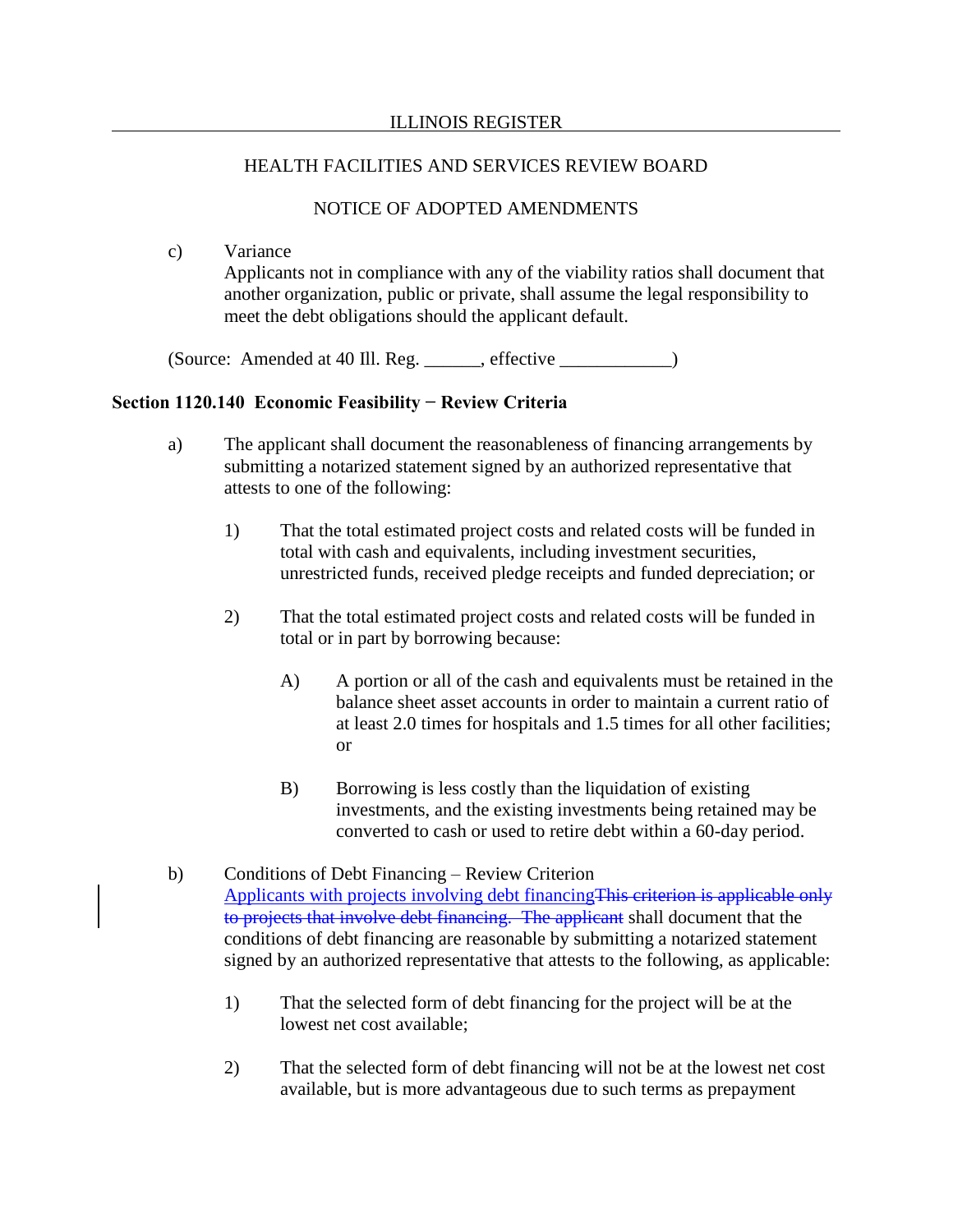## NOTICE OF ADOPTED AMENDMENTS

privileges, no required mortgage, access to additional indebtedness, term (years), financing costs and other factors;

- 3) That the project involves (in total or in part) the leasing of equipment or facilities and that the expenses incurred with leasing a facility or equipment are less costly than constructing a new facility or purchasing new equipment.
- c) Reasonableness of Project and Related Costs − Review Criterion The applicant shall document that the estimated project costs are reasonable and shall document compliance with the following:
	- 1) Preplanning costs shall not exceed the standards detailed in Appendix  $A_{\text{eff}}$ this Part.
	- 2) Total costs for site survey, soil investigation fees and site preparation shall not exceed the standards detailed in Appendix A unless the applicant documents site constraints or complexities, and provides evidence that the costs are similar to or consistent with other projects that have experienced similar constraints or complexities.
	- 3) Construction and modernization costs per square foot shall not exceed the standards detailed in Appendix A unless the applicant documents construction constraints or other design complexities and provides evidence that the costs are similar to or consistent with other projects that have experienced similar constraints or complexities.

HFSRB NOTE: Construction and modernization costs (i.e., all costs contained in construction and modernization contracts) plus contingencies shall be evaluated for conformance with the standards detailed in Appendix A.

4) Contingencies (stated as a percentage of construction costs for the project's stage of architectural development) shall not exceed the standards detailed in Appendix A unless the applicant documents construction constraints or other design complexities and provides evidence that the costs are similar to or consistent with other projects that have experienced similar constraints or complexities.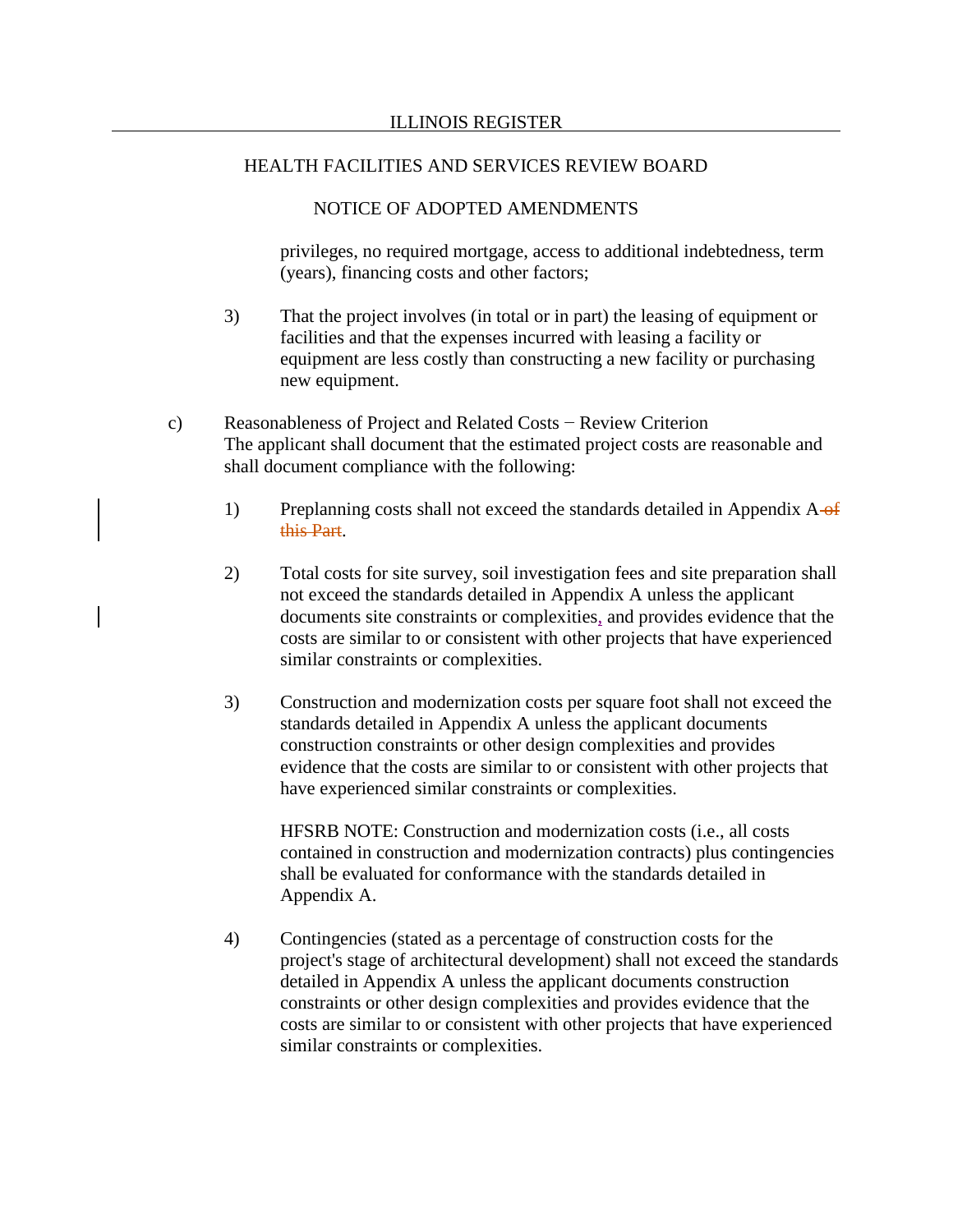## NOTICE OF ADOPTED AMENDMENTS

HFSRB NOTE: Contingencies shall be limited in use for construction or modernization (line item) costs only and shall be included in construction and modernization cost per square foot calculations and evaluated for conformance with the standards detailed in Appendix A. If, subsequent to permit issuance, contingencies are proposed to be used for other component (line item) costs, an alteration to the permit (as detailed in 77 Ill. Adm. Code 1130.750) must be approved by HFSRB prior to that use.

- 5) New construction or modernization fees and architectural/engineering fees shall not exceed the fee schedule standards detailed in Appendix A unless the applicant documents construction constraints or other design complexities and provides evidence that the costs are similar to or consistent with other projects that have experienced similar constraints or complexities.
- 6) The costs of all capitalized equipment not included in construction contracts shall not exceed the standards for equipment as detailed in Appendix A unless the applicant documents the need for additional or specialized equipment due to the scope or complexities of the services to be provided. As documentation, the applicant shall must provide evidence that the costs are similar to or consistent with other projects of similar scope and complexity, and attest that the equipment will be acquired at the lowest net cost available, or that the choice of higher cost equipment is justified due to such factors as, but not limited to, maintenance agreements, options to purchase, or greater diagnostic or therapeutic capabilities.
- 7) Building acquisition, net interest expense, and other estimated costs shall not exceed the standards detailed in Appendix A. If Appendix A does not specify a standard for the cost component, the applicant shall provide documentation that the costs are consistent with industry norms based upon a comparison with previously approved projects of similar scope and complexity.
- 8) Cost Complexity Index (to be applied to hospitals only) The mix of service areas for new construction and modernization will be adjusted by the table of cost complexity index detailed in Appendix A.
- d) Projected Operating Costs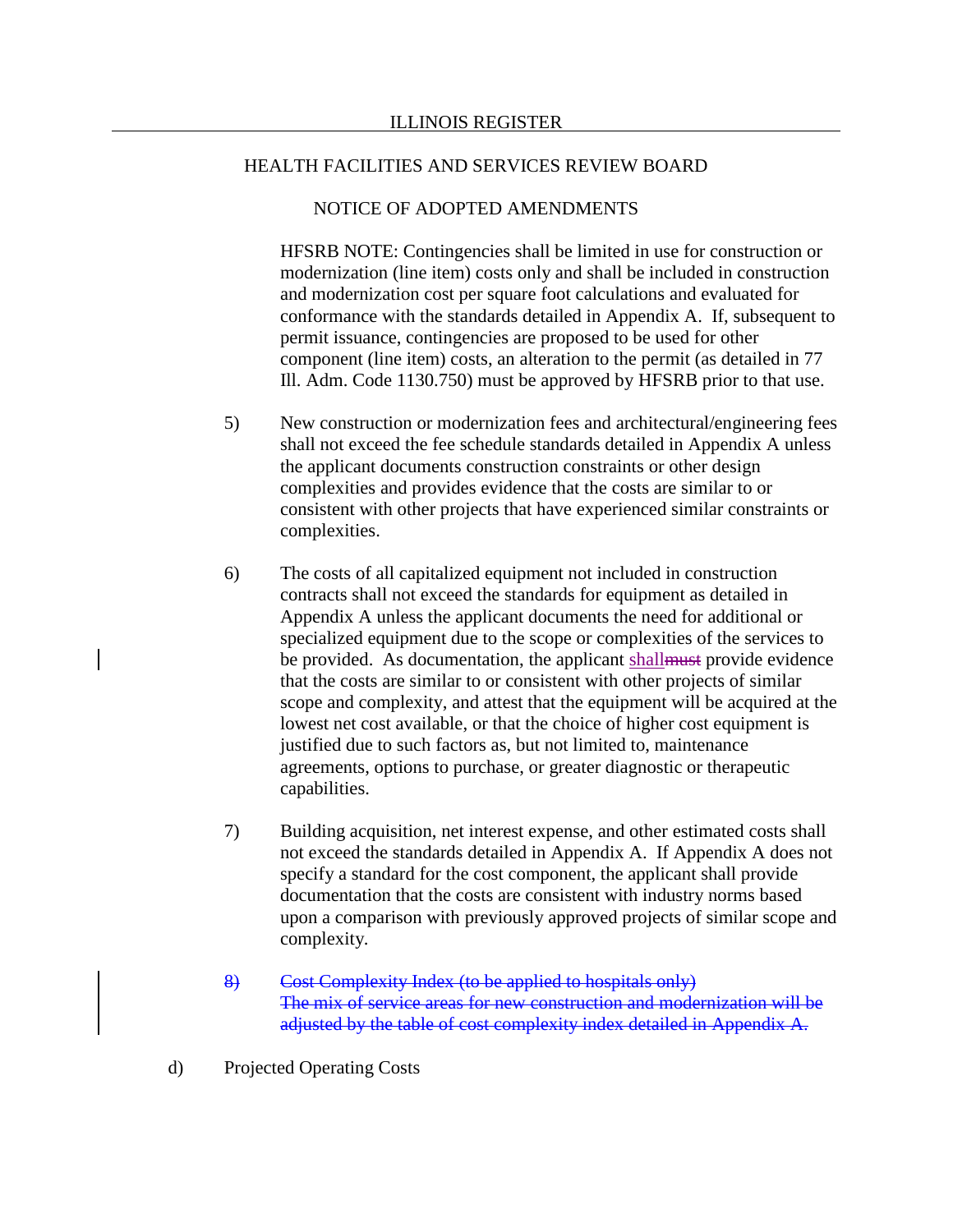## NOTICE OF ADOPTED AMENDMENTS

The applicant shall provide the projected direct annual operating costs (in current dollars per equivalent patient day or unit of service) for the first full fiscal year at target utilization but no more than two years following project completion. Direct costs means the fully allocated costs of salaries, benefits and supplies for the service.

e) Total Effect of the Project on Capital Costs The applicant shall provide the total projected annual capital costs (in current dollars per equivalent patient day) for the first full fiscal year at target utilization but no more than two years following project completion.

(Source: Amended at 40 Ill. Reg. \_\_\_\_\_\_, effective \_\_\_\_\_\_\_\_\_\_\_\_)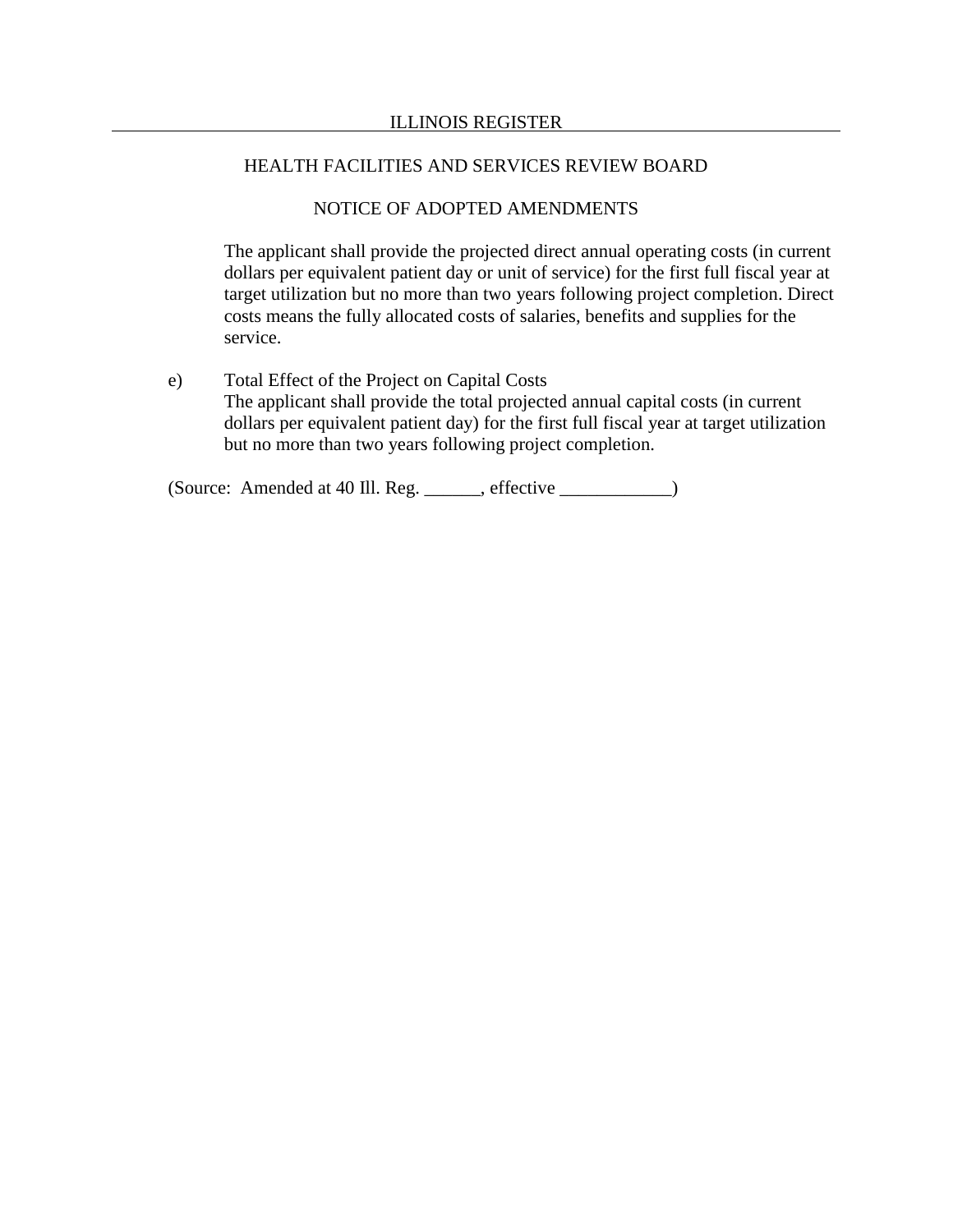## HEALTH FACILITIES AND SERVICES REVIEW BOARD

## NOTICE OF ADOPTED AMENDMENTS

## **Section 1120.APPENDIX A Financial and Economic Review Standards**

- a) Reasonableness of Project and Related Costs Standards
	- 1) Preplanning Costs shall not exceed 1.8% of construction and modernization contracts plus contingencies plus equipment costs.
	- 2) Site Survey and Preparation Costs shall not exceed 5.0% of construction and contingency costs.
	- 3) New Construction and Modernization Costs per Gross Square Foot (GSF) Hospital and long-term care (LTC) cost standards are derived from the RSMeans Building Construction Cost Data (Means) publication (RSMeans, 63 Smiths Lane, PO Box 800, Kingston MA 02364-9988, 800/334-3509; 20152008, no later amendments or editions included) and will be adjusted (for inflation and location) for each project to the current year (www.rsmeans.com). Cost standards for the other types of facilities are derived from the third quartile costs of previously approved projects and are to be adjusted to the current year based upon historic inflation rates from RSMeans.

HFSRB NOTE: HFSRB staff will review the cost per square foot data submitted in the application, to determine compliance with the latest available cost standards of the RSMeans publication.

HFSRB NOTE: Modernization includes the build out of leased space and shall include the cost of all capital improvements contained in the terms of the lease. TheseTheses standards are based on 20152008 data.

| <b>Type of Facility</b>                    | <b>New Construction</b>        | <b>Modernization</b>                    |
|--------------------------------------------|--------------------------------|-----------------------------------------|
| Hospital                                   | Adjusted Means 3rd<br>Quartile | 70% of Adjusted Means<br>$3rd$ Quartile |
| LTC (includes<br><b>ICF/DD</b> facilities) | Adjusted Means 3rd<br>Quartile | 70% of Adjusted Means<br>$3rd$ Quartile |
| ESRD                                       | \$254.58207 per gsf            | $$178.33445$ per gsf                    |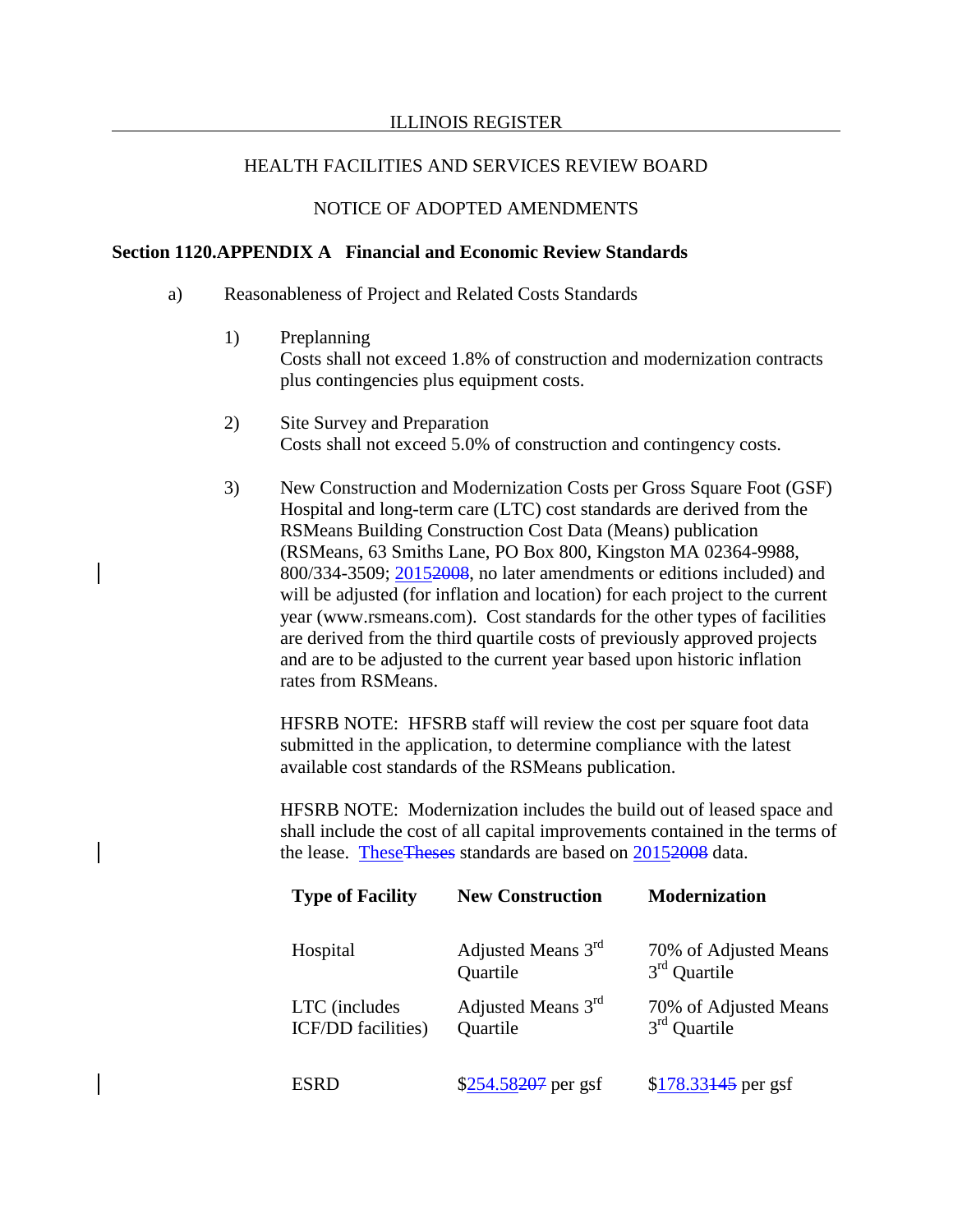## NOTICE OF ADOPTED AMENDMENTS

ASTC \$357.89291 per gsf \$249.66203 per gsf

4) Contingencies

Contingency costs for projects (or for components of projects) are based upon a percentage of new construction or modernization costs and are based upon the status of a project's architectural contract documents.

| <b>Status of Project</b>  | <b>New Construction</b> | <b>Modernization</b> |
|---------------------------|-------------------------|----------------------|
| <b>Contract Documents</b> | Components              | Components           |
| <b>Schematics</b>         | 10%                     | 10-15%               |
| Preliminary               | 7%                      | $7 - 10%$            |
| Final                     | $3 - 5\%$               | $5 - 7%$             |

5) New Construction or Modernization Fees & Architectural/Engineering (A&E) Fees

Current fees for services for projects or components of projects involving new construction or modernization (total amount of construction and contingencies, A&E fees for hospitals, LTC facilities and ASTCs, A&E fees for ESRDs and outpatient clinical service facilities, and total fees for site work) can be found in the Centralized Fee Negotiation Professional Services and Fees Handbook (available at www.cdb.state.il.us or by contacting the Capital Development Board, 401 South Spring Street, Springfield, Illinois 62706). HFSRB shall, for all calculations, consider the latest version of the handbook as released on the Capital Development Board website.

A) Projects or Components of Projects Involving New Construction

|                                               | <b>A&amp;E</b> Fees for                           |                                              |                                           |  |
|-----------------------------------------------|---------------------------------------------------|----------------------------------------------|-------------------------------------------|--|
| <b>Total Amount of</b><br><b>Construction</b> | <b>A&amp;E</b> Fees for                           | ESRD <sub>s</sub> ,<br>Outpatient            |                                           |  |
| and<br><b>Contingencies</b>                   | <b>Hospitals, LTC</b><br><b>Facilities, ASTCs</b> | <b>Clinical Service</b><br><b>Facilities</b> | <b>Total Fees for</b><br><b>Site Work</b> |  |
| under \$100,000                               | 10.59-15.89%                                      | 9.75-14.63%                                  | 7.99-13.70%                               |  |
| \$200,000                                     | 9.99-14.99%                                       | 9.15-13.73%                                  | 7.46-12.78%                               |  |
| \$300,000                                     | 9.48-14.22%                                       | 8.64-12.96%                                  | 6.99-11.99%                               |  |
| \$400,000                                     | 9.03-13.55%                                       | 8.19-12.29%                                  | 6.59-11.30%                               |  |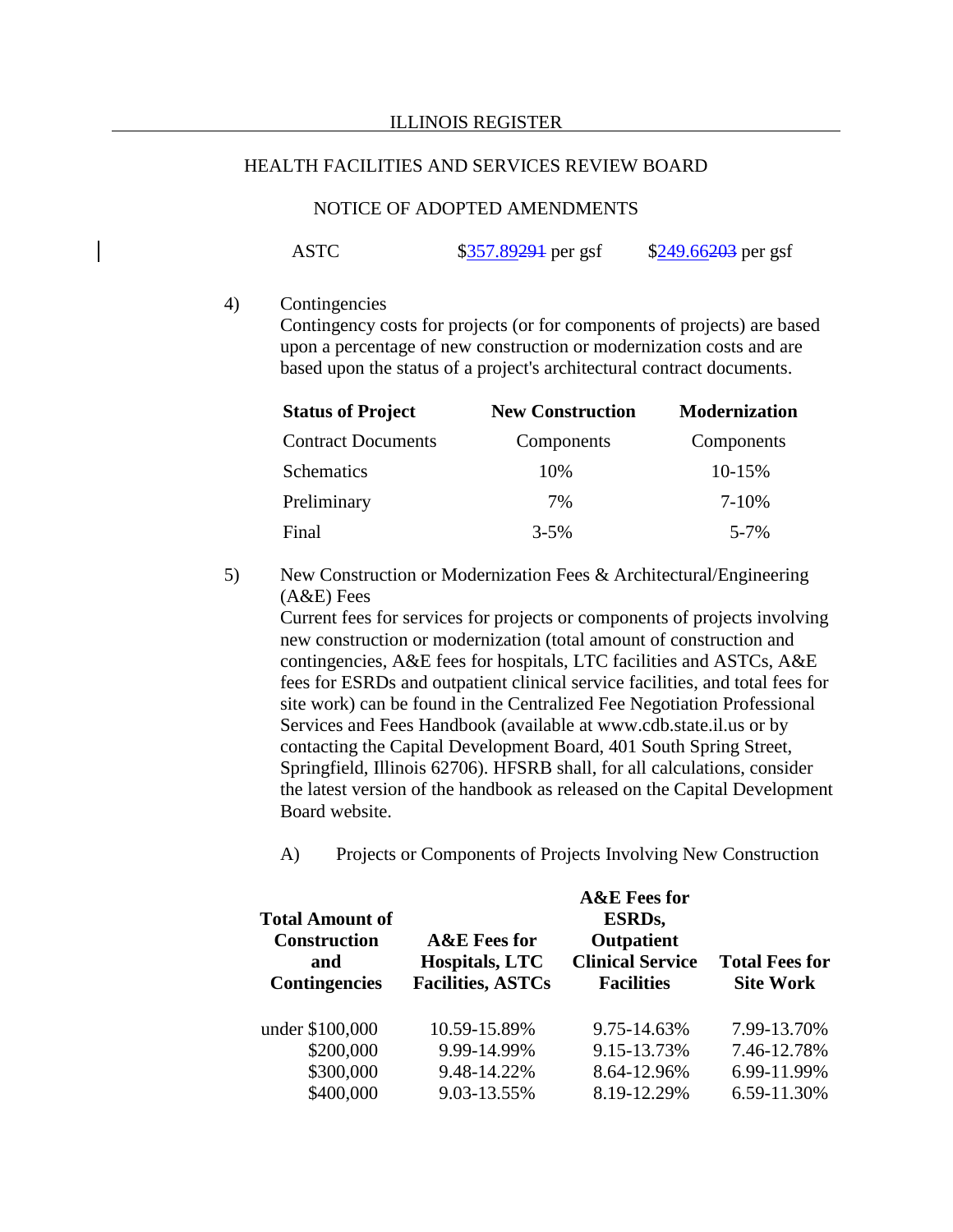## NOTICE OF ADOPTED AMENDMENTS

| 8.65-12.99% | 7.80-11.72% | 6.26-10.72% |
|-------------|-------------|-------------|
| 8.21-12.33% | 7.36-11.06% | 5.86-10.05% |
| 7.89-11.85% | 7.05-10.59% | 5.57-9.55%  |
| 7.79-11.69% | 6.95-10.43% | 5.48-9.40%  |
| 7.62-11.44% | 6.77-10.17% | 5.33-9.14%  |
| 7.49-11.25% | 6.649.98%   | 5.21-8.94%  |
| 7.36-11.06% | 6.53-9.81%  | 5.10-8.74%  |
| 7.06-10.60% | 6.22-9.34%  | 4.83-8.27%  |
| 6.89-10.35% | 6.04-9.08%  | 4.67-8.00%  |
| 6.42-9.64%  | 5.57-8.37%  | 4.25-7.29%  |
| 6.11-9.17%  | 5.27-7.91%  | 3.97-6.80%  |
| 5.94-8.92%  | 5.09-7.65%  | 3.82-6.55%  |
| 5.90-8.86%  | 5.05-7.59%  | 3.78-6.48%  |
| 5.76-8.66%  | 4.94-7.42%  | 3.69-6.33%  |
| 5.64-8.48%  | 4.84-7.28%  | 3.62-6.20%  |
| 5.52-8.28%  | 4.75-7.13%  | 3.56-6.10%  |
| 5.37-8.07%  | 4.63-6.95%  | 3.48-5.96%  |
| 5.12-7.68%  | 4.42-6.64%  | 3.34-5.73%  |
| 4.86-7.30%  | 4.22-6.34%  | 3.19-5.48%  |
|             |             |             |
| 3.59-5.39%  | 3.16-4.74%  | 2.46-4.21%  |
|             |             |             |

B) Projects or Components of Projects Involving Modernization

| Total Amount of<br><b>Construction</b><br>and<br><b>Contingencies</b> | <b>A&amp;E</b> Fees for<br><b>Hospitals, LTC</b><br>facilities, ASTCs | <b>A&amp;E</b> Fees for<br>ESRD <sub>s</sub> ,<br>Outpatient<br><b>Clinical Service</b><br>facilities | <b>Total Fees for</b><br><b>Site Work</b> |
|-----------------------------------------------------------------------|-----------------------------------------------------------------------|-------------------------------------------------------------------------------------------------------|-------------------------------------------|
| under \$100,000                                                       | 10.76-16.16%                                                          | 9.92-14.88%                                                                                           | 8.12-13.92%                               |
| \$200,000                                                             | 10.16-15.26%                                                          | 9.31-13.97%                                                                                           | 7.58-13.00%                               |
| \$300,000                                                             | 9.65-14.49%                                                           | 8.80-13.20%                                                                                           | 7.12-12.21%                               |
| \$400,000                                                             | 9.20-13.80%                                                           | 8.34-12.52%                                                                                           | 6.71-11.51%                               |
| \$500,000                                                             | 8.81-13.23%                                                           | 7.96-11.94%                                                                                           | 6.37-10.92%                               |
| \$700,000                                                             | 8.36-12.56%                                                           | 7.50-11.26%                                                                                           | 5.97-10.23%                               |
| \$900,000                                                             | 8.04-12.06%                                                           | 7.18-10.78%                                                                                           | 5.67-9.73%                                |
| \$1,000,000                                                           | 7.93-11.91%                                                           | 7.08-10.62%                                                                                           | 5.58-9.57%                                |
| \$1,250,000                                                           | 7.76-11.66%                                                           | 6.90-10.36%                                                                                           | 5.43-9.31%                                |
| \$1,500,000                                                           | 7.63-11.45%                                                           | 6.76-10.16%                                                                                           | 5.31-9.10%                                |
|                                                                       |                                                                       |                                                                                                       |                                           |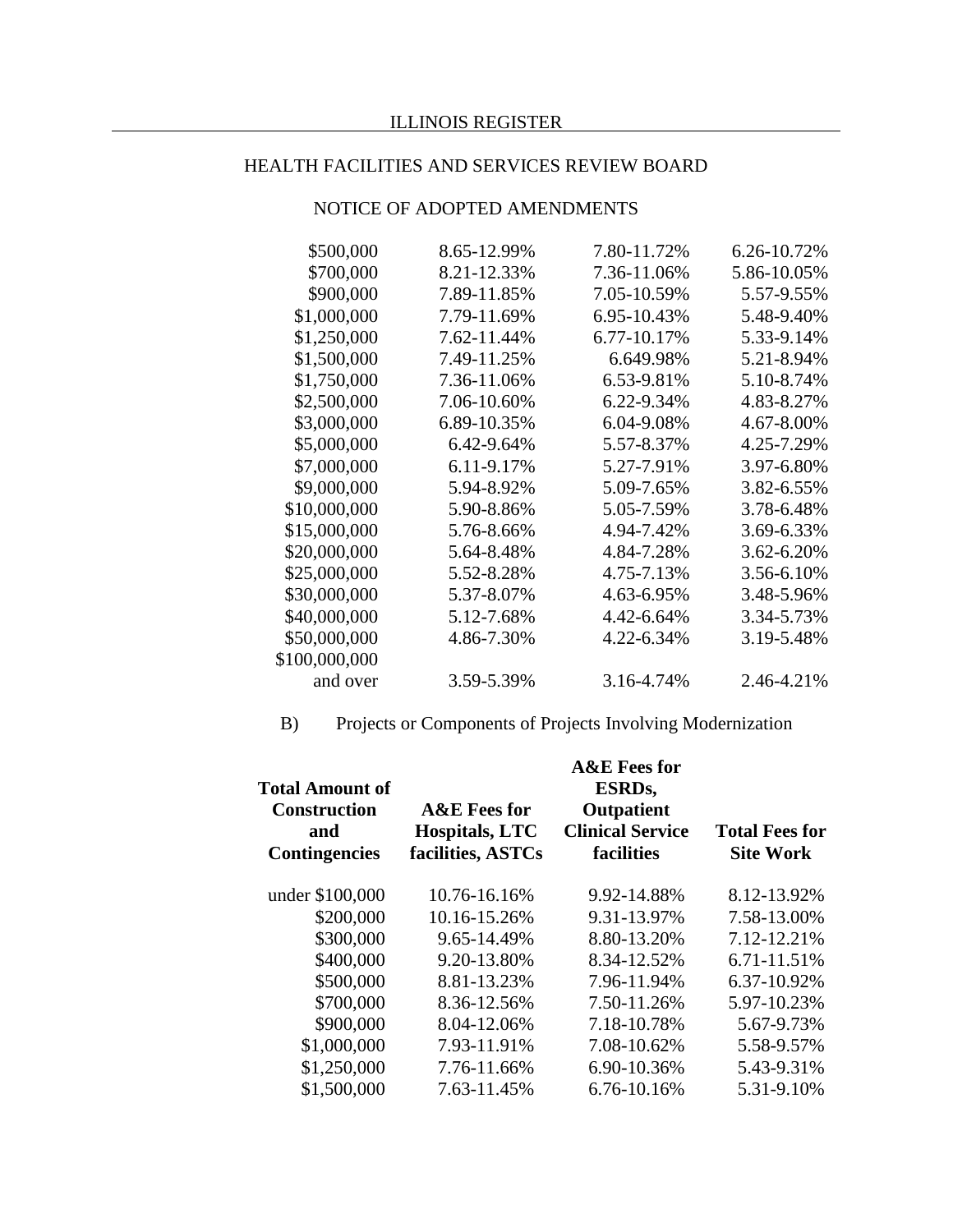| \$1,750,000   | 7.50-11.26%     | 6.65-9.99%      | 5.20-8.91% |
|---------------|-----------------|-----------------|------------|
| \$2,000,000   | 7.40-11.12%     | 6.54-9.82%      | 5.10-8.75% |
| \$2,500,000   | 7.19-10.79%     | 6.34-9.52%      | 4.91-8.43% |
| \$3,000,000   | 7.02-10.54%     | $6.16 - 9.24\%$ | 4.76-8.15% |
| \$5,000,000   | 6.54-9.82%      | 5.68-8.52%      | 4.33-7.42% |
| \$7,000,000   | 6.22-9.34%      | 5.36-8.06%      | 4.04-6.93% |
| \$9,000,000   | $6.04 - 9.08\%$ | 5.19-7.79%      | 3.89-6.67% |
| \$10,000,000  | $6.00 - 9.02\%$ | 5.15-7.73%      | 3.85-6.61% |
| \$15,000,000  | 5.87-8.81%      | 5.04-7.56%      | 3.76-6.45% |
| \$20,000,000  | 5.74-8.62%      | 4.93-7.41%      | 3.69-6.32% |
| \$25,000,000  | 5.62-8.44%      | 4.84-7.26%      | 3.63-6.21% |
| \$30,000,000  | 5.48-8.22%      | 4.72-7.08%      | 3.54-6.07% |
| \$40,000,000  | 5.21-7.83%      | 4.50-6.76%      | 3.41-5.84% |
| \$50,000,000  | 4.95-7.43%      | 4.30-6.46%      | 3.25-5.58% |
| \$100,000,000 |                 |                 |            |
| and over      | 3.65-5.49%      | 3.22-4.84%      | 2.50-4.29% |
|               |                 |                 |            |

NOTICE OF ADOPTED AMENDMENTS

6) Capital Equipment Not Included in Construction Contracts Standards for capital equipment not included in construction contracts are established by type of facility and are derived from the third quartile costs of previously approved projects for which data are available. The standards apply only to the following types of projects: establishment of new facilities, expansion of existing facilities (e.g., bed additions, station additions, or operating/treatment room additions), and modernization of existing facilities involving replacement of existing beds, relocation of existing facilities, replacement of ASTC operating or procedure room equipment, etc. The standards below are calculated for the year 2008. These will be inflated to the current year using the inflation of major medical equipment by the department. (Long Term Care standard includes ICF/DD.)

HFSRB NOTE: Modernization includes the build out of leased space and shall include the cost of capital equipment included in the terms of the lease.

| <b>Hospitals</b> | <b>LTCs</b> | <b>ESRDs</b>       | <b>ASTCs</b> |
|------------------|-------------|--------------------|--------------|
|                  | Per Bed     | <b>Per Station</b> | Per Room     |
| N/A              | \$6,491     | \$39,945           | \$353,802    |

7) Inflation Factor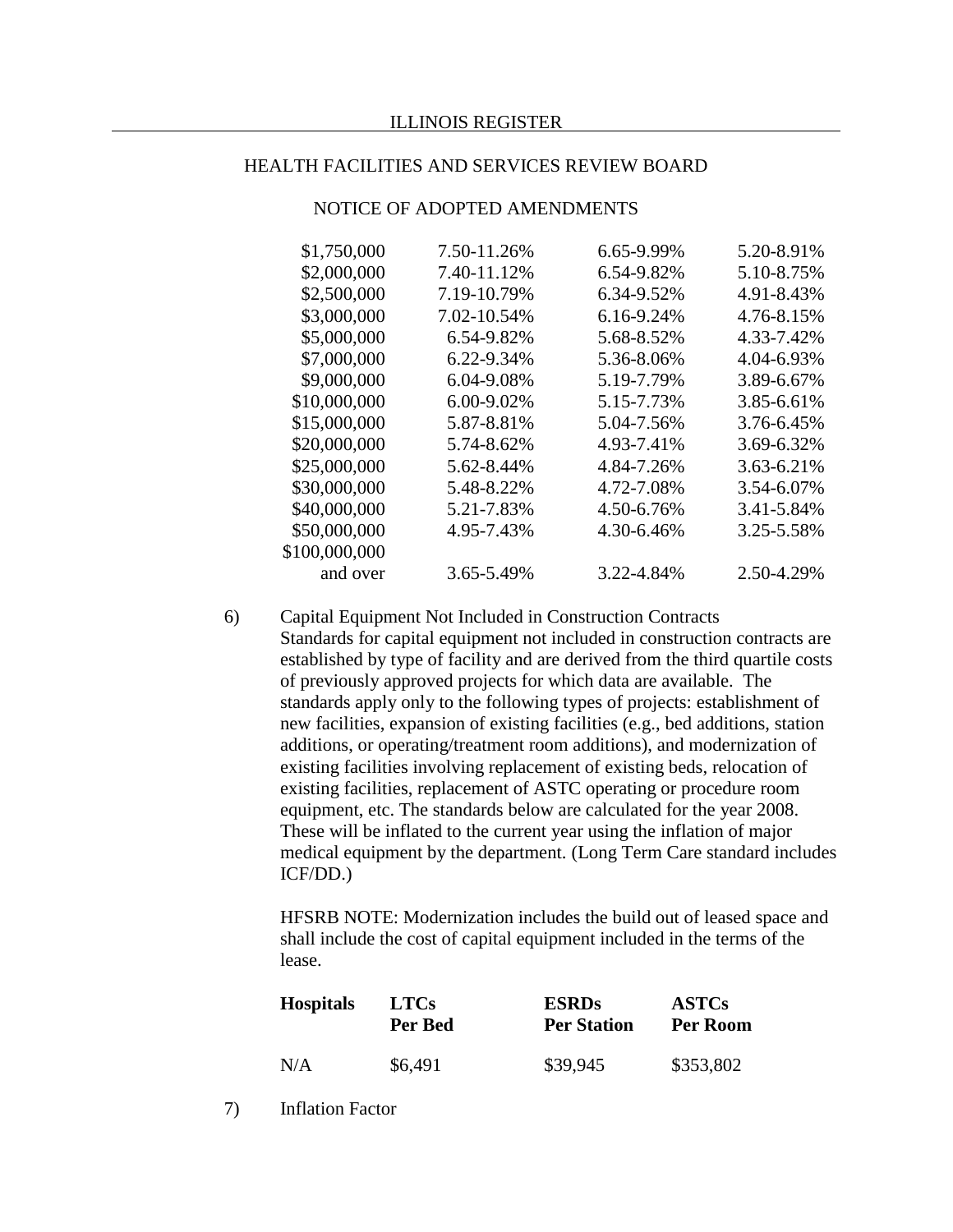### NOTICE OF ADOPTED AMENDMENTS

Costs for construction and modernization contracts and equipment are to be adjusted for projected inflation. The projected inflation rate is to be calculated to the midpoint of construction. For construction midpoint of up to 3 years, the inflation rate shall be an average of the previous 3 years annual inflation rates for construction as determined by RSMeans. For construction midpoints beyond 3 years, the inflation rate shall be the lesser of this rate or 3% for the period of time beyond 3 years.

## 8) Cost Complexity Index (to be applied to hospital projects only) The mix of service areas or departments for new construction and modernization will be adjusted by the following Cost Complexity Index:

|                           | <b>Service Areas Departments</b>                            | <b>Complexity</b><br><b>Ratios</b> |
|---------------------------|-------------------------------------------------------------|------------------------------------|
| $\ddagger$                | Acute Care Beds                                             | 1.07                               |
| <u>2.</u>                 | <b>ICU Beds</b>                                             | 4.21                               |
| 3.                        | <b>Diagnostic And Therapeutic (High)</b>                    | 4.23                               |
| 4.                        | Diagnostic And Therapeutic (Medium)                         | 4.44                               |
| $\overline{\mathbf{5}}$ . | <b>Diagnostic And Therapeutic (Low)</b>                     | <del>0.97</del>                    |
| €.                        | Clinical Storage, Processing And Distribution               | 0.95                               |
| 7.                        | <del>Administrative</del>                                   | 0.79                               |
| 8.                        | Non-Clinical Storage, Processing And<br><b>Distribution</b> | 0.72                               |
| 9.                        | <b>Public/Amenities</b>                                     | 0.95                               |
| 40.                       | <b>Building Components</b>                                  |                                    |

For purposes of the Cost Complexity Index table only, the following definitions apply:

1. "Acute Care Beds" − bed-related clinical service areas including departments/service areas such as, but not limited to, medical-surgical bed units, labor delivery recovery or labor delivery recovery postpartum units, obstetrics nursing bed units, newborn nursery units, rehabilitation bed units, pediatrics bed units, acute mental illness bed units, long-term care acute bed units, skilled nursing units and other related service areas.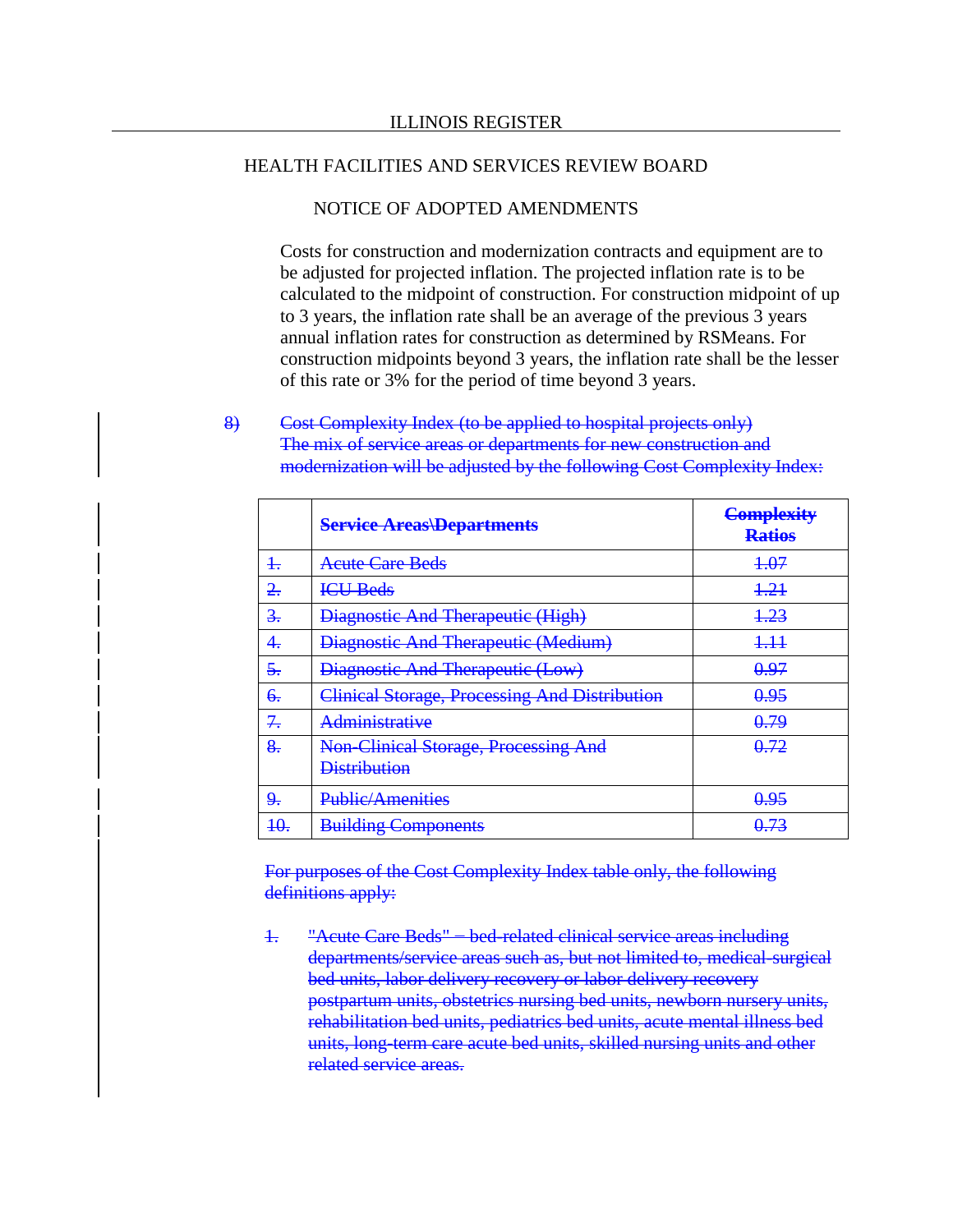## NOTICE OF ADOPTED AMENDMENTS

- 2. "ICU Beds" intensive care bed unit clinical service areas including departments/service areas such as, but not limited to, medical intensive care, surgical intensive care, burn intensive care, pediatric intensive care, neonatal intensive care units and other related service areas.
- 3. "Diagnostics and Treatment High Resource Intensive" clinical service areas including departments/service areas such as diagnostic and imaging radiology with fixed equipment like MRI, nuclear medicine, cardiac catheterization, interventional radiology, surgery, vascular laboratory, radiation oncology, operating rooms (Class C), Csection and other related service areas.
- 4. "Diagnostics and Treatment Medium Resource Intensive" clinical service areas including departments/service areas such as, but not limited to, emergency department, Phase II recovery, clinical laboratory, surgical procedure rooms (Class B), gastro-intestinal laboratory procedures, observation rooms and other related service areas.
- 5. "Diagnostics and Treatment Low Resource Intensive" clinical service areas including departments/service areas such as, but not limited to, pharmacy, neuro-diagnostics, PT/OT/speech, respiratory therapy, cardiac rehabilitation, cardiac diagnostics, in-patient dialysis, express testing, infusion/transfusion, partial hospital program (outpatient treatment) and other examination room related service areas.
- 6. "Clinical Storage, Processing and Distribution" − clinical service areas including, but not limited to, central sterile processing, pharmacy, biomedical engineering, autopsy, morgue and other related service areas.
- 7. "Administrative" = non-clinical service areas or office-based departments/service areas including, but not limited to, administration/business office, medical library, medical records, human resources, marketing, meeting rooms, family services, registration, admissions, on-call rooms, patient resource coordination center, care management, emergency medical service offices, security, volunteer services, information systems, foundation office and accounting and other related service areas.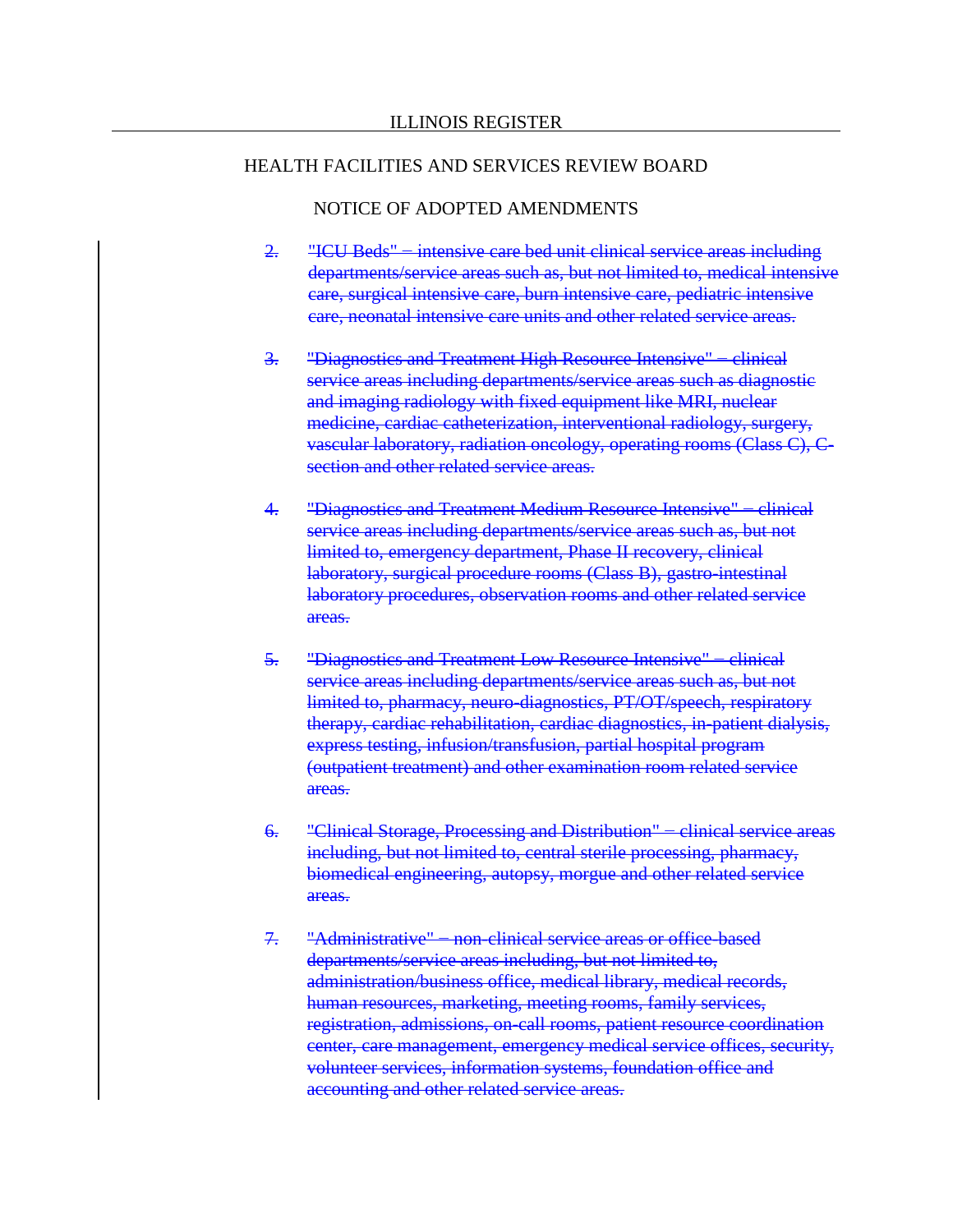## NOTICE OF ADOPTED AMENDMENTS

- 8. "Non-Clinical Storage, Processing and Distribution" = non-clinical service areas including departments/service areas such as, but not limited to, storage, helicopter pads, employee facilities, materials management (offices and warehouses), linen holding, housekeeping, shop, ambulance garage, print shop/copy room, maintenance, kitchen/food services, transportation and other related service areas.
- 9. "Public/Amenities" non-clinical service areas including, but not limited to, lobbies, vertical circulation, reception, gift shop, community meeting rooms and other related service areas.
- 10. "Building Components" − non-clinical service area components or grossing factors including, but not limited to, exterior walls, HVAC, parking garages, boiler plant and other related service areas.
- b) Financial Viability Standards
	- 1) Current Ratio = Current Assets/Current Liabilities

| Standard    |
|-------------|
| 2.0 or more |
| 2.0 or more |
| 2.0 or more |
| 2.0 or more |
| 2.0 or more |
|             |

## **Type of Long-Term Care (including ICF/DD) Facilities:**

| <b>Ambulatory Surgical Treatment Centers</b> | 1.5 or more |
|----------------------------------------------|-------------|
| <b>End Stage Renal Dialysis Facilities</b>   | 1.5 or more |
| Governmental                                 | 1.5 or more |
| For-Profit, Non-System                       | 1.5 or more |
| For-Profit, System                           | 1.5 or more |
| Not-For-Profit, Non-System                   | 1.5 or more |
| Not-For-Profit, System                       | 1.5 or more |

2) Net Margin Percentage = (Net Income/Net Operating Revenues) X 100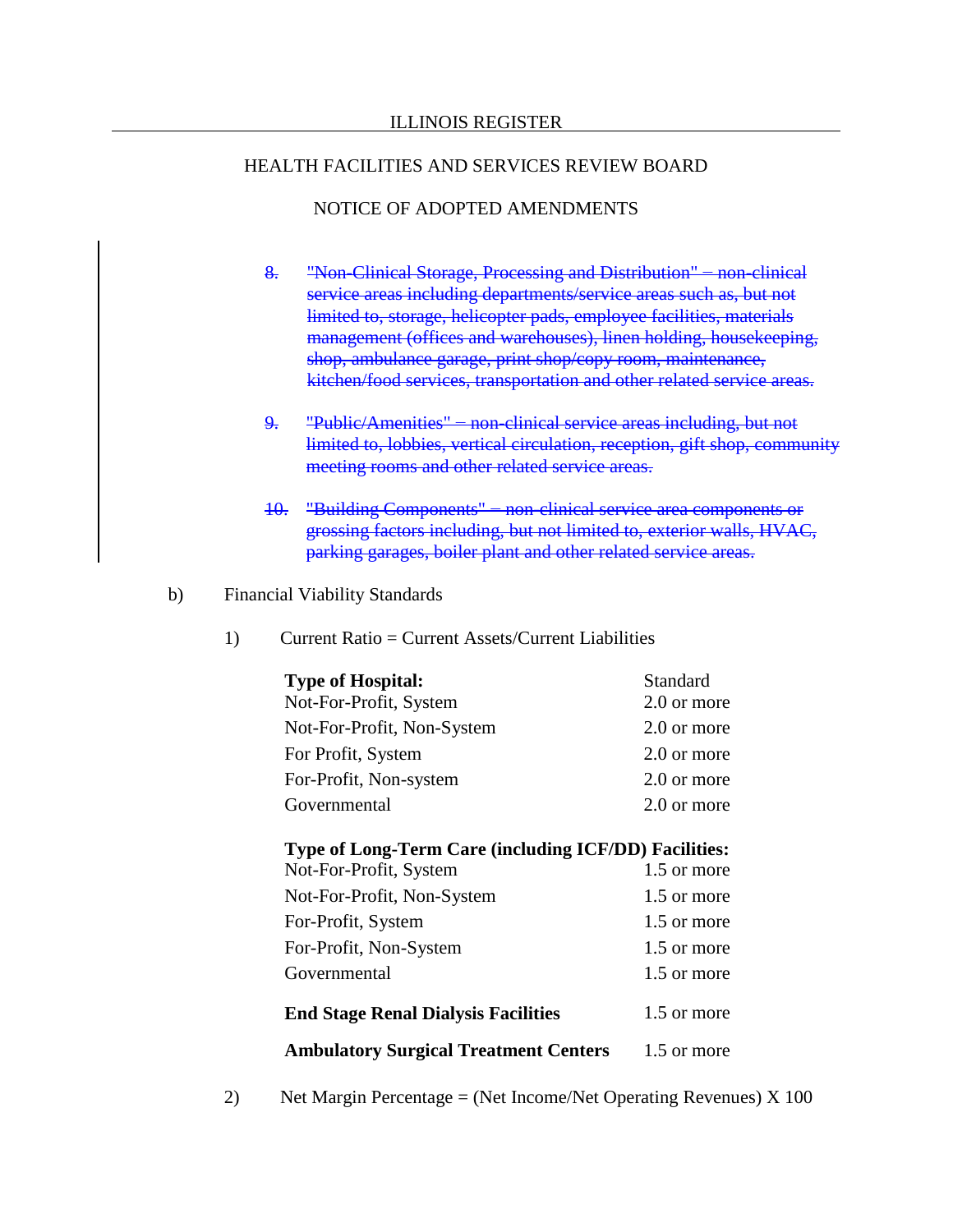### HEALTH FACILITIES AND SERVICES REVIEW BOARD

## NOTICE OF ADOPTED AMENDMENTS

| <b>Type of Hospital:</b>   | <b>Standard</b>      |
|----------------------------|----------------------|
| Not-For-Profit, System     | 3.0% or more         |
| Not-For-Profit, Non-System | $3.0\%$ or more      |
| For Profit, System         | $3.0\%$ 5.0% or more |
| For-Profit, Non-system     | $3.0\%$ 5.0% or more |
| Governmental               | 0% or more           |

## **Type of Long-Term Care (including ICF/DD) Facilities:**

| <b>End Stage Renal Dialysis Facilities</b> | 3.5% or more    |
|--------------------------------------------|-----------------|
| Governmental                               | 0% or more      |
| For-Profit, Non-system                     | $2.5\%$ or more |
| For-Profit, System                         | 2.5% or more    |
| Not-For-Profit, Non-system                 | $2.5\%$ or more |
| Not-For-Profit, System                     | 2.5% or more    |

#### **Ambulatory Surgical Treatment Centers** 3.5% or more

HFSRB NOTE: Net Margin Percentage for FOR-PROFITS is before the provision for income taxes. Net income is the excess of revenues over expenses from operations, before non-recurring income or expense.

3) Long-Term Debt to Capitalization = (Long-Term Debt/Long-Term Debt plus Net Assets) X 100

| <b>Type of Hospital:</b>   | <b>Standard</b> |
|----------------------------|-----------------|
| Not-For-Profit, System     | 50% or less     |
| Not-For-Profit, Non-System | 50% or less     |
| For-Profit, System         | 50% or less     |
| For-Profit, Non-System     | 50% or less     |
| Governmental               | <b>NA</b>       |

# **Type of Long-Term Care (including ICF/DD) Facilities:**

| Not-For-Profit, System     | 80% or less |
|----------------------------|-------------|
| Not-For-Profit, Non-system | 80% or less |
| For-Profit, System         | 50% or less |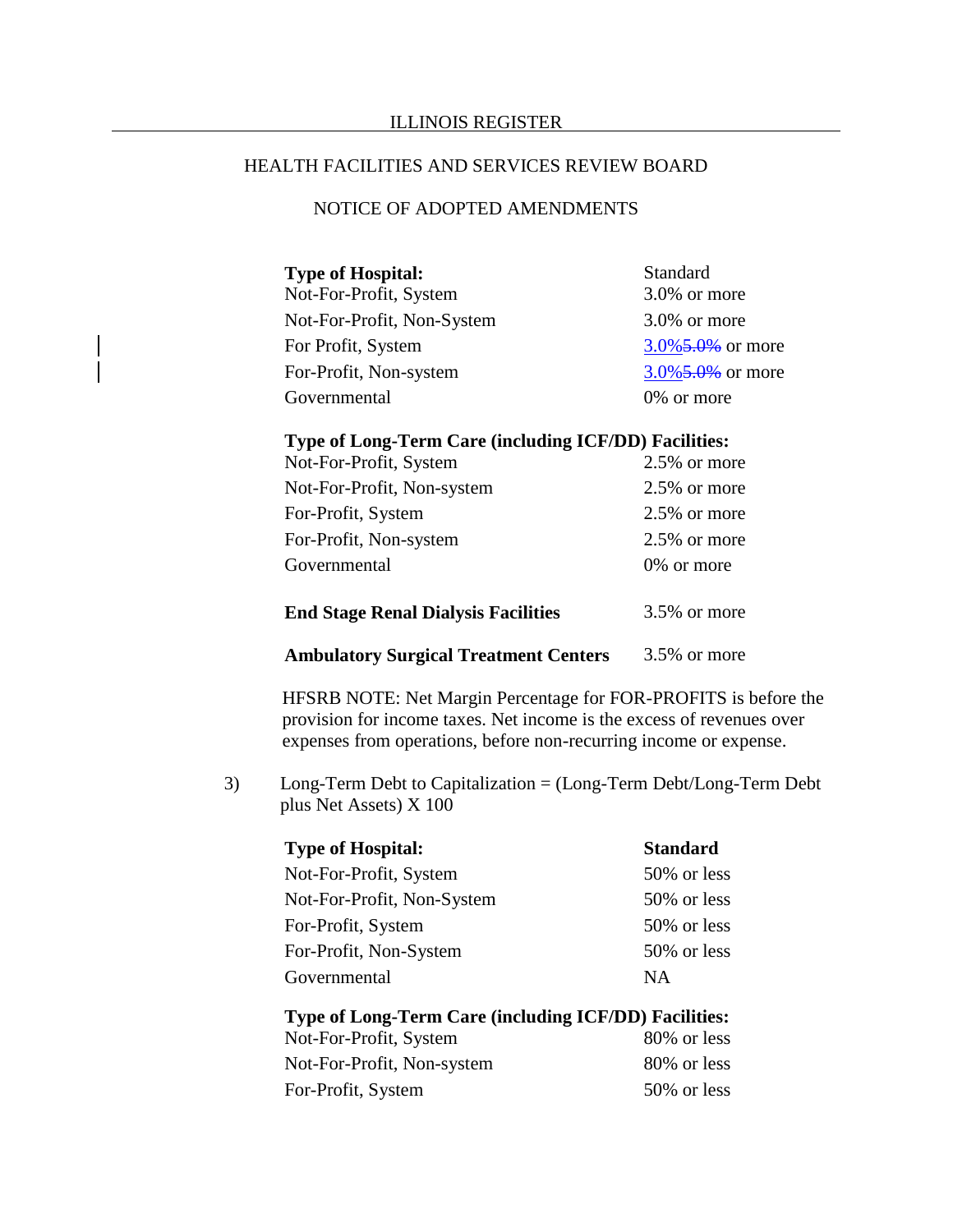## NOTICE OF ADOPTED AMENDMENTS

| Governmental                               | <b>NA</b>   |
|--------------------------------------------|-------------|
| <b>End Stage Renal Dialysis Facilities</b> | 80% or less |

| <b>Ambulatory Surgical Treatment Centers</b> |  |  |  | 80% or less |
|----------------------------------------------|--|--|--|-------------|
|----------------------------------------------|--|--|--|-------------|

HFSRB NOTE: For long-term care facilities and for-profit facilities, the applicant shall explain the rationale of the use of debt rather than the issuance of stock (if this is the case).

4) Projected Debt Service Coverage = Net Income plus (Depreciation plus Interest plus Amortization)/Principal Payments plus Interest Expense for the Year of Maximum Debt Service after Project Completion

| <b>Standard</b> |
|-----------------|
| 2.5 or more     |
| 2.5 or more     |
| 2.5 or more     |
| 2.5 or more     |
| 2.5 or more     |
|                 |

#### **Type of Long-Term Care (including ICF/DD) Facilities:**

| Not-For-Profit, System                       | 1.5 or more  |
|----------------------------------------------|--------------|
| Not-For-Profit, Non-system                   | 1.5 or more  |
| For-Profit, System                           | 1.5 or more  |
| For-Profit, Non-system                       | 1.5 or more  |
| Governmental                                 | 1.5 or more  |
|                                              |              |
| <b>End Stage Renal Dialysis Facilities</b>   | 1.75 or more |
| <b>Ambulatory Surgical Treatment Centers</b> | 1.75 or more |

HFSRB NOTE: Net Income is the excess of revenues over expenses from operations, before non-recurring income or expense.

5) Days-Cash-on-Hand = (Cash plus Investments plus Board Designated Funds)/(Operating Expense less Depreciation Expense)/365 days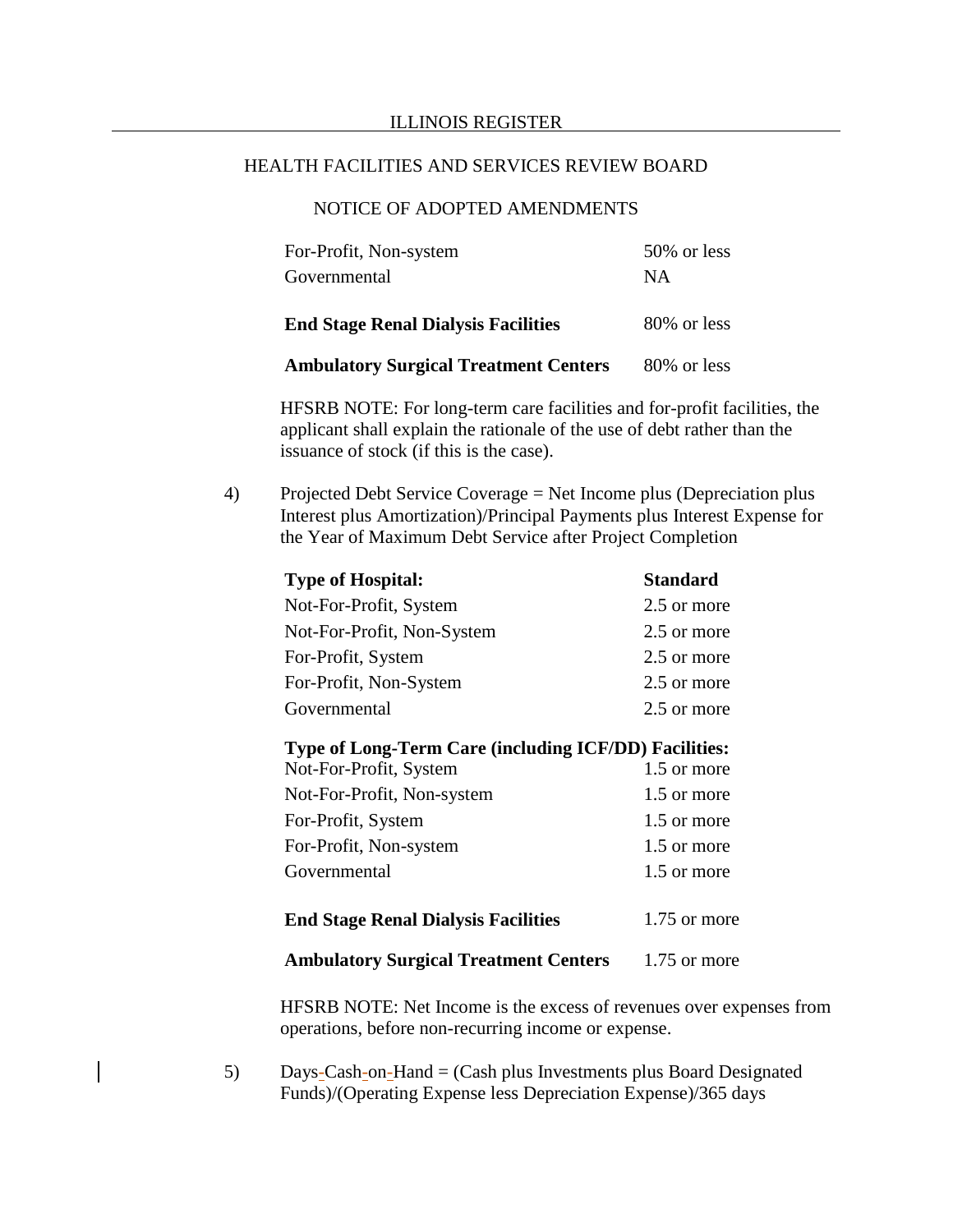## NOTICE OF ADOPTED AMENDMENTS

| <b>Type of Hospital:</b>   | Standard          |
|----------------------------|-------------------|
| Not-For-Profit, System     | 75.0 or more days |
| Not-For-Profit, Non-System | 75.0 or more days |
| For-Profit, System         | 75.0 or more days |
| For-Profit, Non-System     | 75.0 or more days |
| Governmental               | NА                |

#### **Type of Long-Term Care (including ICF/DD) Facilities:**

| <b>End Stage Renal Dialysis Facilities</b> | 45 or more days |
|--------------------------------------------|-----------------|
| Governmental                               | 45 or more days |
| For-Profit, Non-system                     | 45 or more days |
| For-Profit, System                         | 45 or more days |
| Not-For-Profit, Non-system                 | 45 or more days |
| Not-For-Profit, System                     | 45 or more days |

**Ambulatory Surgical Treatment Centers** 45 or more days

HFSRB NOTE: Days Cash On Hand ratio can be a combination of cash and investments held by the facilities or available funds from the backup line of credit.

6) Cushion Ratio = (Cash plus Investments plus Board Designated Funds)/(Principal Payments plus Interest Expense) for the year of maximum debt service after project completion

| <b>Type of Hospital:</b>   | <b>Standard</b> |
|----------------------------|-----------------|
| Not-For-Profit, System     | 7.0 or more     |
| Not-For-Profit, Non-System | 7.0 or more     |
| For-Profit, System         | 7.0 or more     |
| For-Profit, Non-System     | 7.0 or more     |
| Governmental               | <b>NA</b>       |

# **Type of Long-Term Care (including ICF/DD) Facilities:**

| Not-For-Profit, System     | 3.0 or more |
|----------------------------|-------------|
| Not-For-Profit, Non-system | 3.0 or more |